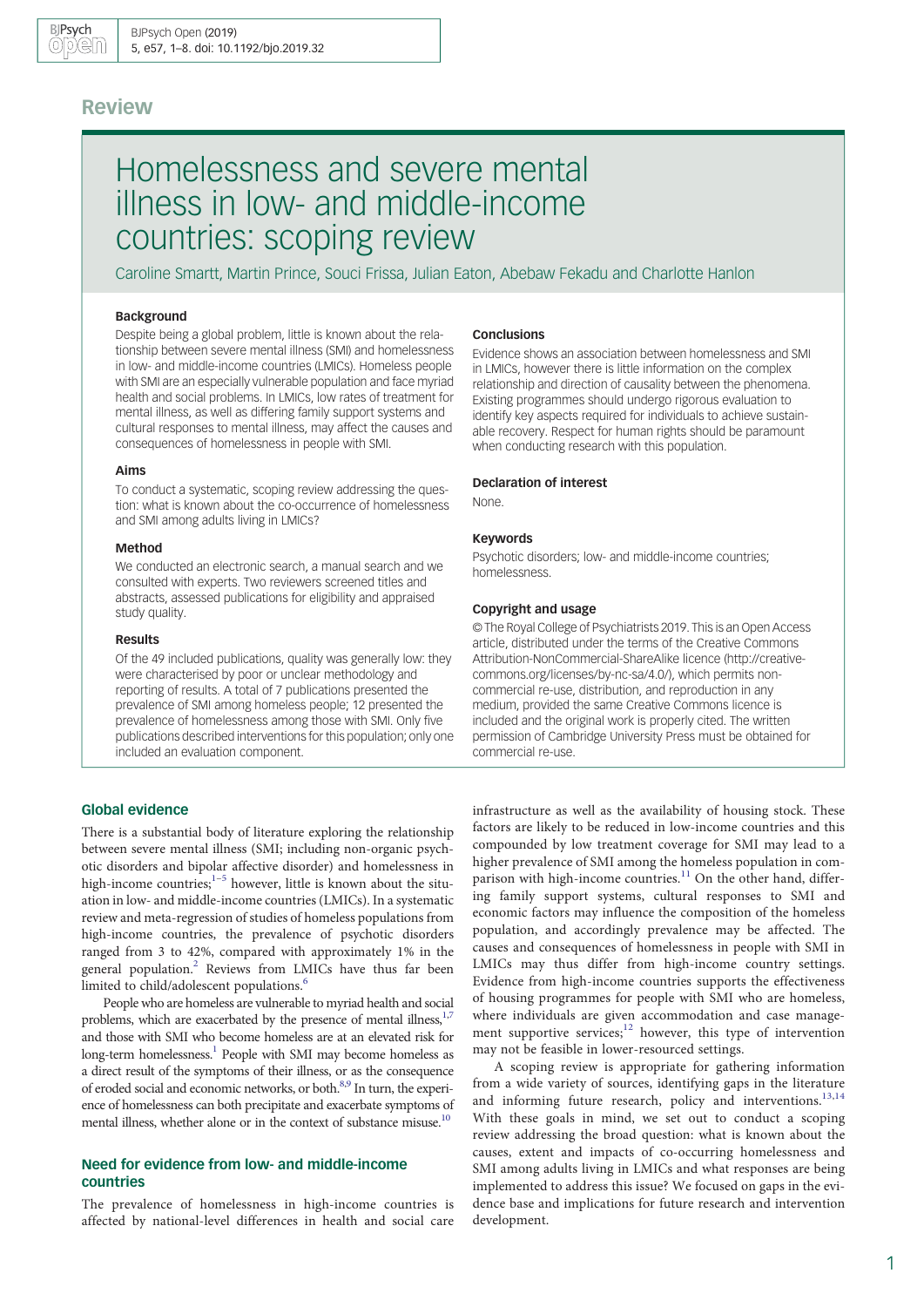## Method

Our scoping review was conducted according to the guidelines described in the Joanna Briggs Institute handbook on scoping reviews.<sup>15</sup>

#### Population

The target population for the review was adults with SMI who are homeless and living in LMICs. We operationalised homelessness as follows: (a) current (street) homelessness, (b) current residence in a homeless shelter/refuge, (c) current admission in psychiatric facilities or religious healing communities with immediately preceding homeless episode and/or no place of residence to go to postdischarge and (d) previous street homelessness.

This definition of homelessness excluded the following groups: (a) individuals described only as 'unstably housed', (b) 'landless' individuals or those living in accommodation with insecure tenancy, (c) individuals living in slums/shanty towns but in stable accommodation, (d) refugees or internally displaced people and (e) youth/child homeless populations <18 years of age.

SMI was operationalised broadly, as follows: any diagnosis of schizophrenia, schizoaffective disorder, bipolar affective disorder or major depression with psychotic features defined according to ICD-10  $(1992)^{16}$  or DSM-5  $(2013)^{17}$  $(2013)^{17}$  $(2013)^{17}$  guidelines or clinical assessment. The broader terms of SMI or psychosis were ascertained according to case notes or research assessment using the following methods: clinical assessment, brief interview and key informant report.

Studies were excluded if they investigated the following populations: (a) individuals who are homeless and diagnosed only with alcohol/substance use disorders, (b) individuals who are homeless and diagnosed with common mental disorders,<sup>[18](#page-6-0)</sup> (c) populations affected by humanitarian crises and (d) migrant populations. When studies presented information about homeless populations with results stratified according to SMI versus these excluded conditions, they were retained in the review.

LMICs were defined using the World Bank classification of countries as low income, lower-middle income or upper-middle income at the time that the study was conducted. We excluded all Eastern European countries after the electronic search, regardless of country income bracket at the time of publication, as their health and social support systems differ from other LMICs. We had no restriction on the year of publication. The search was carried out between April and June 2018.

#### Search strategy

We conducted an electronic search of the literature and consulted with experts in the field. The electronic search for literature was conducted in three phases: (a) an initial limited search of the MEDLINE and Cochrane library databases to finalise search terms, (b) a second search using all identified keywords and index terms in the databases Embase, MEDLINE, PsychInfo, PsychArticles, Global Health and Ovid Journals ([Journals@Ovid](mailto:Journals@Ovid)), and (c) a manual search of references in published full-text papers related to SMI and/or homelessness in LMICs.

The consultation phase of the review was conducted simultaneously and used a snowball-sampling method to identify and contact experts in the field. We also attempted to contact study authors for further information when data were incomplete or presented only as conference abstracts. Our search of the grey literature was limited to references identified in full-text papers and sources directed to us by expert consultation.

The detailed search strategy is presented in Supplementary File 1 available at <https://doi.org/10.1192/bjo.2019.32>.

#### Data extraction and quality assessment

#### Title and abstract screening

All citations from the searches were downloaded into EndNote and duplicates removed. Two reviewers (C.S. and S.F.) screened titles and abstracts of all citations based on the inclusion and exclusion criteria. Full-text articles for all potentially relevant citations were obtained.

#### Full-text screening

All full-text articles were assessed for eligibility according to the inclusion and exclusion criteria detailed above. The reason for exclusion of articles was documented. Where there were disagreements, a third reviewer (C.H.) was consulted and consensus reached.

#### Data extraction

Data charting forms included the following sections: (a) reference information, (b) study design, (c) study population, (d) study measures/variables, (e) study results, (f) quality appraisal and (g) references (relevant references and citations). See Supplementary File 2.

The two screeners (C.S. and S.F.) independently extracted data from two papers randomly selected in each category of study design (quantitative, qualitative and narrative studies) and compared their results. Because the extracted data were 100% consistent across both screeners, the lead author carried out the remaining data extraction thereafter and consulted the other reviewers if any uncertainty arose.

#### Quality appraisal

Quality appraisal was assessed and consensus reached for each publication according to the Mixed Methods Appraisal Tool (MMAT) version 2011<sup>19</sup> for Windows and Mac by both C.S. and S.F. Use of MMAT allowed for ratings across heterogeneous study designs including quantitative, qualitative and mixed-methods approaches.

#### Ethical appraisal

C.S. and S.F. evaluated each included publication presenting data collected from human research participants for the presence or absence of the following three ethical considerations: (a) whether ethical approval had been obtained before starting the research project, (b) whether informed consent of participants had been sought and documented, and (c) whether any additional measures had been taken to attend to the complexities of conducting research with such a vulnerable population (including but not limited to: appropriate assessment of capacity to consent to participate; respectful and consent-driven methods of study recruitment, including methods for in-patient commitment where relevant; and the provision of free medication or other medical treatment). The quality and ethical appraisals were used in the analysis; they were not used to exclude studies.

For the purposes of this review, the word 'study' refers to a discrete research project undertaken in a given setting and following a fixed methodology (including sample selection, etc.), whereas 'publications' refers to any written discussion of the study. We included only English-language publications.

#### Results

#### Eligible studies

[Figure 1](#page-2-0) details the search. A total of 49 publications from 34 studies met inclusion criteria and were included in the review.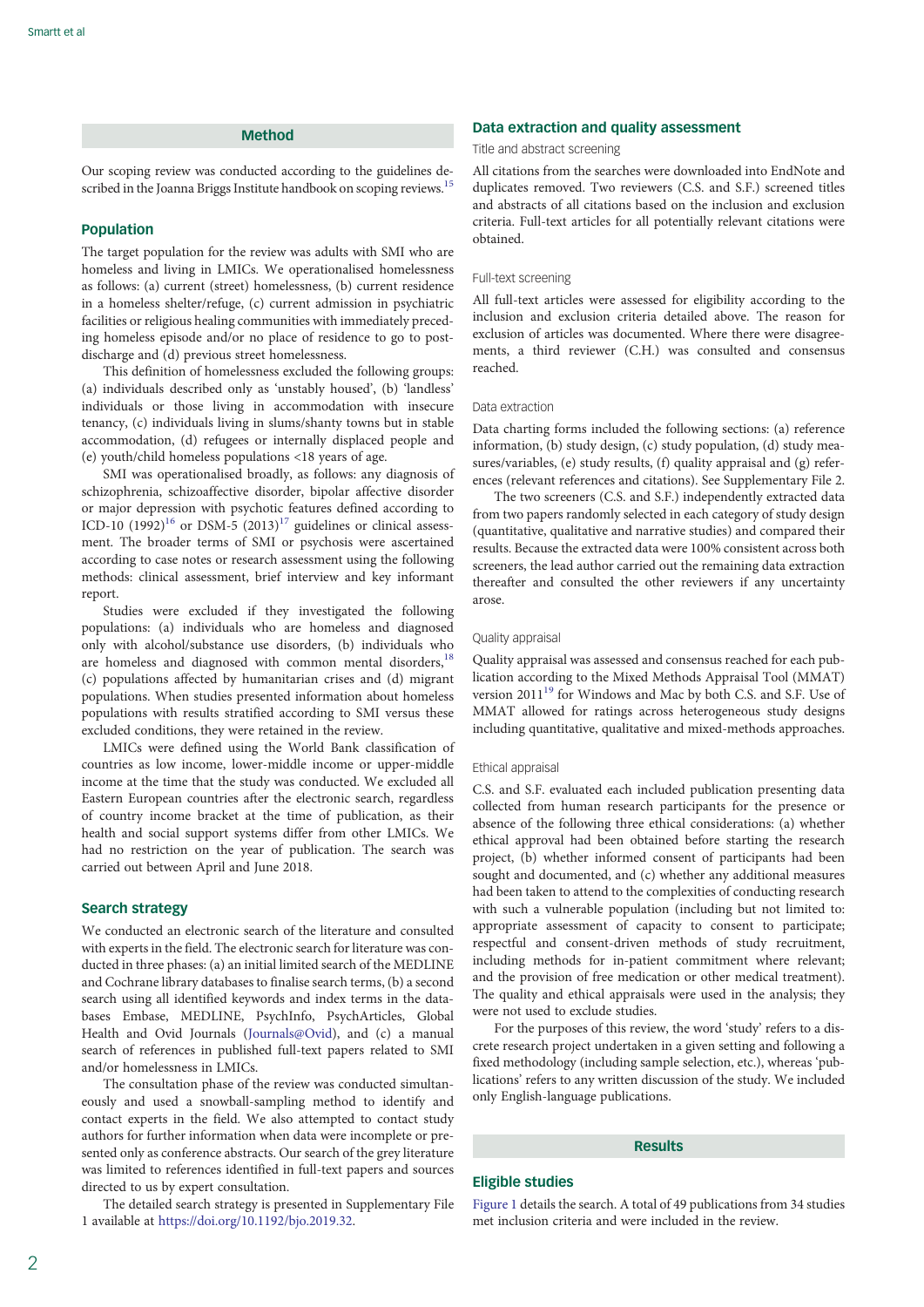<span id="page-2-0"></span>

Fig. 1 PRISMA (Preferred Reporting for Systematic Reviews and Meta-Analysis) flow diagram. HICs, high-income countries; SMI, severe mental illness.

Reasons for exclusion at each stage of the of selection process were documented in a hierarchical manner as follows: not relevant/no primary data ( $n = 1212$ ), high-income country settings  $(n = 366)$ , populations affected by humanitarian crises/migrant populations ( $n = 54$ ), child/youth homeless populations ( $n = 76$ ), not including variables specific to co-occurring homelessness and SMI ( $n = 88$ ) and other ( $n = 5$ : duplicates not identified electronically,  $n = 1$ ; publications not in English,  $n = 4$ ). The reasons for exclusion of full-text publications ( $n = 62$ ) were: not including variables specific to co-occurring homelessness and SMI ( $n = 8$ ), commentary/news articles ( $n = 6$ ), not meeting operational criteria for SMI  $(n = 4)$  and not meeting operational criteria for homelessness  $(n = 4)$ . The references of all full-text papers were searched for relevant citations, and all papers referring to either SMI or homelessness in LMICs were retrieved and read; through this process and from expert consultation we identified a further nine publications.

A total of 24 publications were from Asia (China, 15 publica-tions from 5 studies;<sup>[20](#page-6-0)-[34](#page-6-0)</sup> India, 8 publications from 7 studies;<sup>[35](#page-6-0)-[42](#page-7-0)</sup> Turkey, 1 publication/study<sup>[43](#page-7-0)</sup>), 18 were from Africa (Nigeria, 7 pub-lications from 7 studies;<sup>44-[50](#page-7-0)</sup> Ethiopia, 7 publications from 4 studies;<sup>[51](#page-7-0)-[57](#page-7-0)</sup> Benin, Côte de Ivoire and Nigeria, 1 publication/ study;<sup>[58](#page-7-0)</sup> Egypt and Lesotho, 1 publication/study;<sup>[59](#page-7-0)</sup> Ghana, 1 publi-cation/study;<sup>[60](#page-7-0)</sup> Mozambique, 1 publication/study<sup>61</sup>) and 7 were from South America (Brazil, 5 publications from 4 studies; $62-66$  $62-66$  $62-66$ Colombia, 1 publication/study; $67$  Peru, 1 publication/study $68$ ). At the time of publication, all of the South American and Asian study countries were middle income (lower or upper middle) and all of the African study countries were low income. In general, quality of the publications was low; they were characterised by poor or unclear methodology and reporting of results. Of the 38 publications assessed using MMAT, only nine were rated highly on all criteria.

The publications were classified according to base population under study ([Table 1](#page-3-0)) and by the types of research questions guiding the studies (see Supplementary Table S1). A total of 15

publications from 3 studies were community-based cohorts of individuals with SMI; 16 publications from 15 studies drew samples from psychiatric facilities; 8 publications from 7 studies were from urban samples of individuals who were homeless at the time of assessment; and the remaining 10 publications from 10 studies were specific to populations with co-occurring homelessness and mental illness, and comprised interventions (intervention study  $n = 1$ ), programmes (programme descriptions  $n = 4$ ), qualitative appraisals of such services  $(n = 2)$  and descriptive analyses of co-occurring homelessness and mental illness in LMIC settings  $(n = 3)$ . See [Table 1](#page-3-0) and Supplementary Table S1.

#### Epidemiology of homelessness in LMICs

See Supplementary Table S1. In eight publications from seven studies, the prevalence of SMI in street and shelter homeless populations was assessed using various diagnostic approaches, with the estimated prevalence of SMI varying from 8.0 to 47.4%. In 17 publications from 6 studies, the point prevalence of homelessness was reported in individuals with SMI: 2.3–8.2% were homeless at the point of assessment, however, several studies conflated homelessness with individuals lost to follow-up for unknown reasons and/ or of unknown whereabouts. In 26 publications from 17 studies, cross-sectionally ascertained characteristics of individuals with cooccurring homelessness and mental illness were reported.

Incidence of homelessness in those with SMI was presented in only one publication (one study): after 10 years of follow-up, there was an incidence rate of 0.9/100 person-years of homelessness in the cohort from rural China. Seven publications (seven studies) examined the course and outcome of SMI in people who were homeless; these were all follow-up studies drawn from case records of psychiatric in-patients who were homeless.

A number of publications included analytic components: 15 publications (7 studies) identified factors associated with homelessness among SMI populations; 3 publications (2 studies) assessed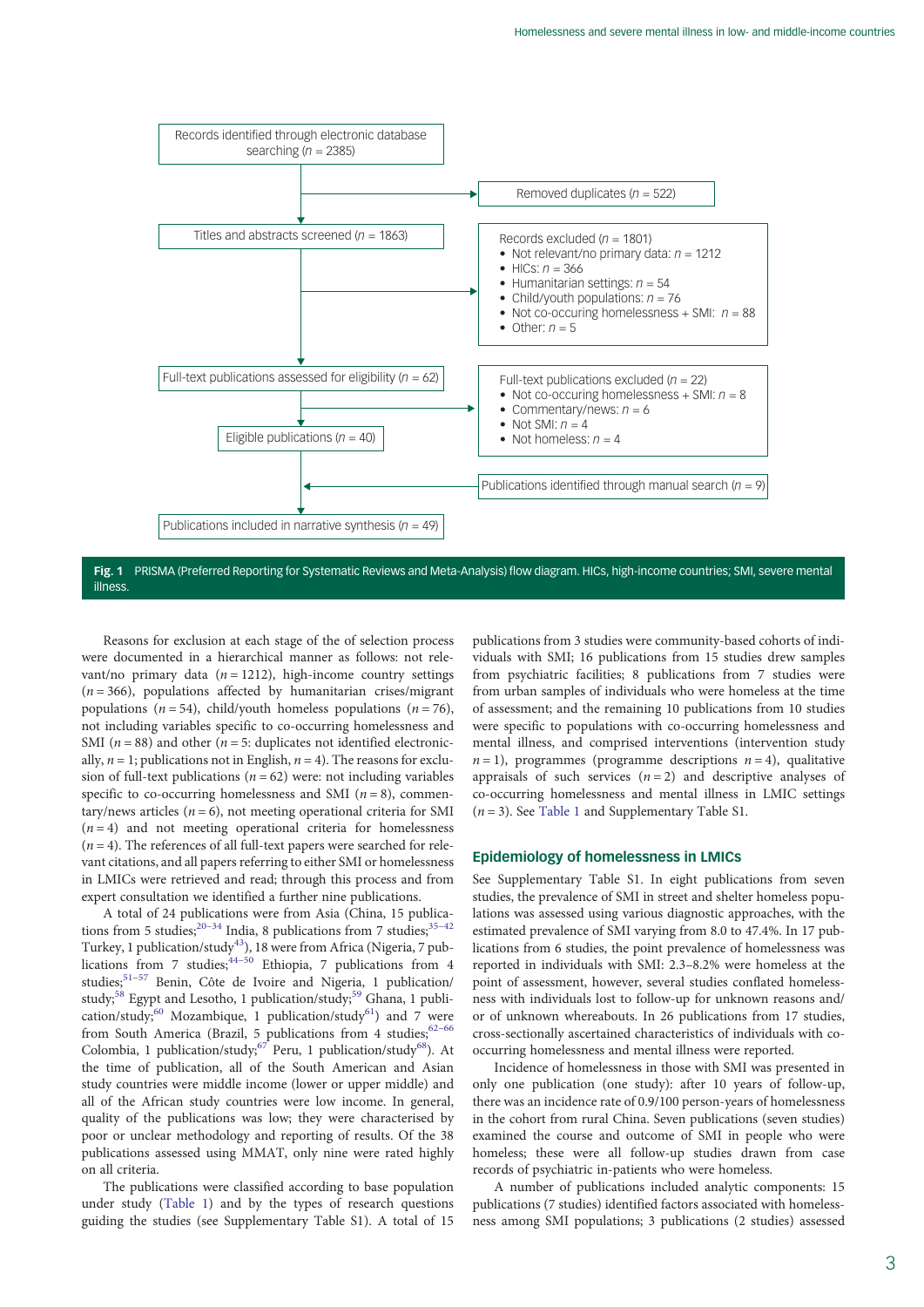<span id="page-3-0"></span>

| Sample<br>size $(n)$<br>Reference<br><b>MMAT<sup>a</sup></b><br>Country<br>Sample type<br>Study design<br>Population-based community studies<br>Ran 2006 <sup>24</sup><br>China<br>Individuals with schizophrenia<br>510<br>Cohort:<br>3<br>Ran 2009 <sup>26</sup><br>3<br>10-year follow-up<br>Ran 2018 <sup>32</sup><br>3<br>Cohort:<br>Ran 201731<br>$\mathbf{2}$<br>10- and 14-year<br>Ran 2016 <sup>28</sup><br>$\overline{c}$<br>follow-ups<br>$\overline{c}$<br>Ran 2017 <sup>33</sup><br>Cohort:<br>Ran 2015 <sup>29</sup><br>4<br>14-year follow-up<br>Ran 2015 <sup>30</sup><br>$\overline{c}$<br>Ran 2015 <sup>25</sup><br>1<br>Ran 2010 <sup>27</sup><br>3<br>Kebede <sup>54</sup><br>321<br>4<br>Individuals with schizophrenia<br>Cross-sectional survey<br>Ethiopia<br>Alem <sup>51</sup><br>Cohort: 3.4 year follow-<br>4<br>up<br>Teferra <sup>57</sup><br>Cohort: 5-year follow-<br>4<br>up<br>Cohort: 10-year follow-<br>Shibre <sup>56</sup><br>4<br>up<br>Shibre <sup>55</sup><br>Individuals with schizophrenia, bipolar disorder or depression with<br>919<br>Cohort: 10-year follow-<br>4<br>psychosis<br>up<br>Mental health service-based studies<br>Da Silva <sup>66</sup><br><b>Brazil</b><br>Out-patients with schizophrenic spectrum disorders<br>79<br>Cross-sectional survey<br>$\overline{c}$<br>Cao <sup>20</sup><br>Homeless and non-homeless in-patients with psychiatric disorders<br>500<br>$\overline{c}$<br>China<br>Cross-sectional survey<br>$Fu^{23}$<br>$\mathbf{2}$<br>Cross-sectional survey<br>Wang <sup>34</sup><br>Clinical records<br>Homeless and non-homeless in-patients with schizophrenia, bipolar<br>251<br>1<br>disorder, schizoaffective disorder, affective disorder, paranoid<br>disorders or intellectual disability<br>Homeless and non-homeless in-patients with schizophrenia<br>Chen 2015 <sup>21</sup><br>3584<br>Cross-sectional survey<br>1<br>Chen 2014 <sup>22</sup><br>Homeless and non-homeless in-patients with schizophrenia or<br>$\overline{2}$<br>362<br>Clinical records<br>schizophreniform disorder<br>Gowda <sup>37</sup><br>3<br>India<br>Homeless in-patients unidentifiable at intake<br>78<br>Clinical records<br>Gowda <sup>38</sup><br>3<br>Clinical records<br>Singh <sup>40</sup><br>$\overline{c}$<br>Homeless in-patients unidentifiable at intake<br>Clinical records<br>82<br>Tripathi <sup>41</sup><br>3<br>Homeless in-patients<br>140<br>Clinical records<br>Onofa <sup>50</sup><br>$\overline{c}$<br>183<br>Homeless and non-homeless in-patients<br>Clinical records<br>Nigeria<br>Ekpo <sup>46</sup><br>43<br>$\mathbf{1}$<br>Homeless in-patients with psychosis<br>Cross-sectional survey<br>Homeless men with schizophrenia relocated from streets to 'prison<br>36<br>Double-blind<br>Martyns-<br>0<br>Yellowe <sup>49</sup><br>asylum'<br>randomised<br>controlled trial<br>Asuni <sup>45</sup><br>Homeless in-patients with SMI<br>25<br>Cross-sectional survey<br>n/a<br>Harding <sup>44</sup><br>Individuals with psychosis living with traditional healers<br>3-month follow-up<br>43<br>n/a<br>Gureje <sup>48</sup><br>Out-patients with schizophrenia<br>120<br>Cohort: 13-year follow-<br>3<br>up<br>Homeless at assessment<br>Heckert <sup>63</sup><br>Street homeless with ≥1 year homeless<br>Brazil<br>83<br>Cross-sectional survey<br>3<br>Sarmiento <sup>67</sup><br>Colombia<br>Street homeless attending health clinic<br>426<br>Cohort study<br>0<br>Ayano <sup>52</sup><br>Street homeless with overt psychopathology<br>456<br>Cross-sectional survey<br>1<br>Ethiopia<br>Fekadu <sup>53</sup><br>Street homeless<br>217<br>Cross-sectional survey<br>4<br>Moquillaza-<br>Street homeless older adults ≥60 years old<br>302<br>Administrative records<br>Peru<br>1<br>Risco <sup>68</sup><br>Binbay <sup>43</sup><br>Street homeless<br>Turkey<br>n.d.<br>Cross-sectional survey<br>n/a<br>Lovisi <sup>64</sup><br>Individuals residing in hostels for the homeless<br>330<br>Cross-sectional survey<br>Brazil<br>4<br>Lovisi <sup>65</sup><br>Cross-sectional survey<br>4<br>Homeless populations with mental illness: services/interventions, qualitative studies and conceptual analyses<br>Borysow <sup>62</sup><br>Services for homeless people with mental illness<br>Qualitative<br>Brazil<br>n.d.<br>1<br>Baasher <sup>59</sup><br>Egypt, Lesotho<br>'Vagrant psychotics'<br>Conceptual, descriptive<br>n/a<br>Aikins <sup>60</sup><br>Ghana<br>'Destitute mentally ill'<br>Conceptual<br>n/a<br>Homeless individuals with SMI<br>India<br>Service description<br>Chatterjee and<br>n.d.<br>Roy <sup>42</sup><br>Chatterjee <sup>35</sup><br>Homeless women with SMI<br>Conceptual<br>n.d.<br>n/a<br>Rao <sup>39</sup><br>Service description<br>3.5<br>n.d.<br>Gopikumar <sup>36</sup><br>Qualitative<br>n/a<br>Gouveia <sup>61</sup><br>Mozambique<br>71<br>Intervention<br>3<br>Homeless individuals entering treatment<br>Eaton <sup>58</sup><br>Nigeria, Côte<br>Homeless individuals with SMI<br>Service description<br>n.d.<br>n/a<br>d'Ivoire, Benin<br>Colwill <sup>47</sup><br>Nigeria<br>Homeless individuals with SMI<br>n.d.<br>Service description<br>n/a<br>Studies marked as 'n/a' were unable to be assessed with the MMAT because their designs were incompatible with the tool. MMAT, Mixed Methods Appraisal Tool; SMI, severe mental illness;<br>n/a, not applicable; n.d., not determined.<br>a. MMAT is rated out of a total of four possible criteria, with higher scores reflecting higher quality. | Table 1 Characteristics and quality appraisal of included studies |  |  |
|----------------------------------------------------------------------------------------------------------------------------------------------------------------------------------------------------------------------------------------------------------------------------------------------------------------------------------------------------------------------------------------------------------------------------------------------------------------------------------------------------------------------------------------------------------------------------------------------------------------------------------------------------------------------------------------------------------------------------------------------------------------------------------------------------------------------------------------------------------------------------------------------------------------------------------------------------------------------------------------------------------------------------------------------------------------------------------------------------------------------------------------------------------------------------------------------------------------------------------------------------------------------------------------------------------------------------------------------------------------------------------------------------------------------------------------------------------------------------------------------------------------------------------------------------------------------------------------------------------------------------------------------------------------------------------------------------------------------------------------------------------------------------------------------------------------------------------------------------------------------------------------------------------------------------------------------------------------------------------------------------------------------------------------------------------------------------------------------------------------------------------------------------------------------------------------------------------------------------------------------------------------------------------------------------------------------------------------------------------------------------------------------------------------------------------------------------------------------------------------------------------------------------------------------------------------------------------------------------------------------------------------------------------------------------------------------------------------------------------------------------------------------------------------------------------------------------------------------------------------------------------------------------------------------------------------------------------------------------------------------------------------------------------------------------------------------------------------------------------------------------------------------------------------------------------------------------------------------------------------------------------------------------------------------------------------------------------------------------------------------------------------------------------------------------------------------------------------------------------------------------------------------------------------------------------------------------------------------------------------------------------------------------------------------------------------------------------------------------------------------------------------------------------------------------------------------------------------------------------------------------------------------------------------------------------------------------------------------------------------------------------------------------------------------------------------------------------------------------------------------------------------------------------------------------------------------------------------------------------------------------------------------------------------------------------------------------------------------------------------------------------------------------------------------------------------------------------------------------------------------------------------------------------------------------------------------------------------------------------------------------------------------------------------------------------------------------------------------------------------------------------------------------------------------------------------------------------------------------------------------------------------------------------------------------------------------------------------------------------------------------------------------------------------------------------------------------------------------------------------------------------------------------------------------------------------------------------------------------------------------------------------------------------------------------------------------------------------------------------------------------------------------------------------------------------------------------------------------------------------------------------------------------------------------------------------|-------------------------------------------------------------------|--|--|
|                                                                                                                                                                                                                                                                                                                                                                                                                                                                                                                                                                                                                                                                                                                                                                                                                                                                                                                                                                                                                                                                                                                                                                                                                                                                                                                                                                                                                                                                                                                                                                                                                                                                                                                                                                                                                                                                                                                                                                                                                                                                                                                                                                                                                                                                                                                                                                                                                                                                                                                                                                                                                                                                                                                                                                                                                                                                                                                                                                                                                                                                                                                                                                                                                                                                                                                                                                                                                                                                                                                                                                                                                                                                                                                                                                                                                                                                                                                                                                                                                                                                                                                                                                                                                                                                                                                                                                                                                                                                                                                                                                                                                                                                                                                                                                                                                                                                                                                                                                                                                                                                                                                                                                                                                                                                                                                                                                                                                                                                                                                                                                |                                                                   |  |  |
|                                                                                                                                                                                                                                                                                                                                                                                                                                                                                                                                                                                                                                                                                                                                                                                                                                                                                                                                                                                                                                                                                                                                                                                                                                                                                                                                                                                                                                                                                                                                                                                                                                                                                                                                                                                                                                                                                                                                                                                                                                                                                                                                                                                                                                                                                                                                                                                                                                                                                                                                                                                                                                                                                                                                                                                                                                                                                                                                                                                                                                                                                                                                                                                                                                                                                                                                                                                                                                                                                                                                                                                                                                                                                                                                                                                                                                                                                                                                                                                                                                                                                                                                                                                                                                                                                                                                                                                                                                                                                                                                                                                                                                                                                                                                                                                                                                                                                                                                                                                                                                                                                                                                                                                                                                                                                                                                                                                                                                                                                                                                                                |                                                                   |  |  |
|                                                                                                                                                                                                                                                                                                                                                                                                                                                                                                                                                                                                                                                                                                                                                                                                                                                                                                                                                                                                                                                                                                                                                                                                                                                                                                                                                                                                                                                                                                                                                                                                                                                                                                                                                                                                                                                                                                                                                                                                                                                                                                                                                                                                                                                                                                                                                                                                                                                                                                                                                                                                                                                                                                                                                                                                                                                                                                                                                                                                                                                                                                                                                                                                                                                                                                                                                                                                                                                                                                                                                                                                                                                                                                                                                                                                                                                                                                                                                                                                                                                                                                                                                                                                                                                                                                                                                                                                                                                                                                                                                                                                                                                                                                                                                                                                                                                                                                                                                                                                                                                                                                                                                                                                                                                                                                                                                                                                                                                                                                                                                                |                                                                   |  |  |
|                                                                                                                                                                                                                                                                                                                                                                                                                                                                                                                                                                                                                                                                                                                                                                                                                                                                                                                                                                                                                                                                                                                                                                                                                                                                                                                                                                                                                                                                                                                                                                                                                                                                                                                                                                                                                                                                                                                                                                                                                                                                                                                                                                                                                                                                                                                                                                                                                                                                                                                                                                                                                                                                                                                                                                                                                                                                                                                                                                                                                                                                                                                                                                                                                                                                                                                                                                                                                                                                                                                                                                                                                                                                                                                                                                                                                                                                                                                                                                                                                                                                                                                                                                                                                                                                                                                                                                                                                                                                                                                                                                                                                                                                                                                                                                                                                                                                                                                                                                                                                                                                                                                                                                                                                                                                                                                                                                                                                                                                                                                                                                |                                                                   |  |  |
|                                                                                                                                                                                                                                                                                                                                                                                                                                                                                                                                                                                                                                                                                                                                                                                                                                                                                                                                                                                                                                                                                                                                                                                                                                                                                                                                                                                                                                                                                                                                                                                                                                                                                                                                                                                                                                                                                                                                                                                                                                                                                                                                                                                                                                                                                                                                                                                                                                                                                                                                                                                                                                                                                                                                                                                                                                                                                                                                                                                                                                                                                                                                                                                                                                                                                                                                                                                                                                                                                                                                                                                                                                                                                                                                                                                                                                                                                                                                                                                                                                                                                                                                                                                                                                                                                                                                                                                                                                                                                                                                                                                                                                                                                                                                                                                                                                                                                                                                                                                                                                                                                                                                                                                                                                                                                                                                                                                                                                                                                                                                                                |                                                                   |  |  |
|                                                                                                                                                                                                                                                                                                                                                                                                                                                                                                                                                                                                                                                                                                                                                                                                                                                                                                                                                                                                                                                                                                                                                                                                                                                                                                                                                                                                                                                                                                                                                                                                                                                                                                                                                                                                                                                                                                                                                                                                                                                                                                                                                                                                                                                                                                                                                                                                                                                                                                                                                                                                                                                                                                                                                                                                                                                                                                                                                                                                                                                                                                                                                                                                                                                                                                                                                                                                                                                                                                                                                                                                                                                                                                                                                                                                                                                                                                                                                                                                                                                                                                                                                                                                                                                                                                                                                                                                                                                                                                                                                                                                                                                                                                                                                                                                                                                                                                                                                                                                                                                                                                                                                                                                                                                                                                                                                                                                                                                                                                                                                                |                                                                   |  |  |
|                                                                                                                                                                                                                                                                                                                                                                                                                                                                                                                                                                                                                                                                                                                                                                                                                                                                                                                                                                                                                                                                                                                                                                                                                                                                                                                                                                                                                                                                                                                                                                                                                                                                                                                                                                                                                                                                                                                                                                                                                                                                                                                                                                                                                                                                                                                                                                                                                                                                                                                                                                                                                                                                                                                                                                                                                                                                                                                                                                                                                                                                                                                                                                                                                                                                                                                                                                                                                                                                                                                                                                                                                                                                                                                                                                                                                                                                                                                                                                                                                                                                                                                                                                                                                                                                                                                                                                                                                                                                                                                                                                                                                                                                                                                                                                                                                                                                                                                                                                                                                                                                                                                                                                                                                                                                                                                                                                                                                                                                                                                                                                |                                                                   |  |  |
|                                                                                                                                                                                                                                                                                                                                                                                                                                                                                                                                                                                                                                                                                                                                                                                                                                                                                                                                                                                                                                                                                                                                                                                                                                                                                                                                                                                                                                                                                                                                                                                                                                                                                                                                                                                                                                                                                                                                                                                                                                                                                                                                                                                                                                                                                                                                                                                                                                                                                                                                                                                                                                                                                                                                                                                                                                                                                                                                                                                                                                                                                                                                                                                                                                                                                                                                                                                                                                                                                                                                                                                                                                                                                                                                                                                                                                                                                                                                                                                                                                                                                                                                                                                                                                                                                                                                                                                                                                                                                                                                                                                                                                                                                                                                                                                                                                                                                                                                                                                                                                                                                                                                                                                                                                                                                                                                                                                                                                                                                                                                                                |                                                                   |  |  |
|                                                                                                                                                                                                                                                                                                                                                                                                                                                                                                                                                                                                                                                                                                                                                                                                                                                                                                                                                                                                                                                                                                                                                                                                                                                                                                                                                                                                                                                                                                                                                                                                                                                                                                                                                                                                                                                                                                                                                                                                                                                                                                                                                                                                                                                                                                                                                                                                                                                                                                                                                                                                                                                                                                                                                                                                                                                                                                                                                                                                                                                                                                                                                                                                                                                                                                                                                                                                                                                                                                                                                                                                                                                                                                                                                                                                                                                                                                                                                                                                                                                                                                                                                                                                                                                                                                                                                                                                                                                                                                                                                                                                                                                                                                                                                                                                                                                                                                                                                                                                                                                                                                                                                                                                                                                                                                                                                                                                                                                                                                                                                                |                                                                   |  |  |
|                                                                                                                                                                                                                                                                                                                                                                                                                                                                                                                                                                                                                                                                                                                                                                                                                                                                                                                                                                                                                                                                                                                                                                                                                                                                                                                                                                                                                                                                                                                                                                                                                                                                                                                                                                                                                                                                                                                                                                                                                                                                                                                                                                                                                                                                                                                                                                                                                                                                                                                                                                                                                                                                                                                                                                                                                                                                                                                                                                                                                                                                                                                                                                                                                                                                                                                                                                                                                                                                                                                                                                                                                                                                                                                                                                                                                                                                                                                                                                                                                                                                                                                                                                                                                                                                                                                                                                                                                                                                                                                                                                                                                                                                                                                                                                                                                                                                                                                                                                                                                                                                                                                                                                                                                                                                                                                                                                                                                                                                                                                                                                |                                                                   |  |  |
|                                                                                                                                                                                                                                                                                                                                                                                                                                                                                                                                                                                                                                                                                                                                                                                                                                                                                                                                                                                                                                                                                                                                                                                                                                                                                                                                                                                                                                                                                                                                                                                                                                                                                                                                                                                                                                                                                                                                                                                                                                                                                                                                                                                                                                                                                                                                                                                                                                                                                                                                                                                                                                                                                                                                                                                                                                                                                                                                                                                                                                                                                                                                                                                                                                                                                                                                                                                                                                                                                                                                                                                                                                                                                                                                                                                                                                                                                                                                                                                                                                                                                                                                                                                                                                                                                                                                                                                                                                                                                                                                                                                                                                                                                                                                                                                                                                                                                                                                                                                                                                                                                                                                                                                                                                                                                                                                                                                                                                                                                                                                                                |                                                                   |  |  |
|                                                                                                                                                                                                                                                                                                                                                                                                                                                                                                                                                                                                                                                                                                                                                                                                                                                                                                                                                                                                                                                                                                                                                                                                                                                                                                                                                                                                                                                                                                                                                                                                                                                                                                                                                                                                                                                                                                                                                                                                                                                                                                                                                                                                                                                                                                                                                                                                                                                                                                                                                                                                                                                                                                                                                                                                                                                                                                                                                                                                                                                                                                                                                                                                                                                                                                                                                                                                                                                                                                                                                                                                                                                                                                                                                                                                                                                                                                                                                                                                                                                                                                                                                                                                                                                                                                                                                                                                                                                                                                                                                                                                                                                                                                                                                                                                                                                                                                                                                                                                                                                                                                                                                                                                                                                                                                                                                                                                                                                                                                                                                                |                                                                   |  |  |
|                                                                                                                                                                                                                                                                                                                                                                                                                                                                                                                                                                                                                                                                                                                                                                                                                                                                                                                                                                                                                                                                                                                                                                                                                                                                                                                                                                                                                                                                                                                                                                                                                                                                                                                                                                                                                                                                                                                                                                                                                                                                                                                                                                                                                                                                                                                                                                                                                                                                                                                                                                                                                                                                                                                                                                                                                                                                                                                                                                                                                                                                                                                                                                                                                                                                                                                                                                                                                                                                                                                                                                                                                                                                                                                                                                                                                                                                                                                                                                                                                                                                                                                                                                                                                                                                                                                                                                                                                                                                                                                                                                                                                                                                                                                                                                                                                                                                                                                                                                                                                                                                                                                                                                                                                                                                                                                                                                                                                                                                                                                                                                |                                                                   |  |  |
|                                                                                                                                                                                                                                                                                                                                                                                                                                                                                                                                                                                                                                                                                                                                                                                                                                                                                                                                                                                                                                                                                                                                                                                                                                                                                                                                                                                                                                                                                                                                                                                                                                                                                                                                                                                                                                                                                                                                                                                                                                                                                                                                                                                                                                                                                                                                                                                                                                                                                                                                                                                                                                                                                                                                                                                                                                                                                                                                                                                                                                                                                                                                                                                                                                                                                                                                                                                                                                                                                                                                                                                                                                                                                                                                                                                                                                                                                                                                                                                                                                                                                                                                                                                                                                                                                                                                                                                                                                                                                                                                                                                                                                                                                                                                                                                                                                                                                                                                                                                                                                                                                                                                                                                                                                                                                                                                                                                                                                                                                                                                                                |                                                                   |  |  |
|                                                                                                                                                                                                                                                                                                                                                                                                                                                                                                                                                                                                                                                                                                                                                                                                                                                                                                                                                                                                                                                                                                                                                                                                                                                                                                                                                                                                                                                                                                                                                                                                                                                                                                                                                                                                                                                                                                                                                                                                                                                                                                                                                                                                                                                                                                                                                                                                                                                                                                                                                                                                                                                                                                                                                                                                                                                                                                                                                                                                                                                                                                                                                                                                                                                                                                                                                                                                                                                                                                                                                                                                                                                                                                                                                                                                                                                                                                                                                                                                                                                                                                                                                                                                                                                                                                                                                                                                                                                                                                                                                                                                                                                                                                                                                                                                                                                                                                                                                                                                                                                                                                                                                                                                                                                                                                                                                                                                                                                                                                                                                                |                                                                   |  |  |
|                                                                                                                                                                                                                                                                                                                                                                                                                                                                                                                                                                                                                                                                                                                                                                                                                                                                                                                                                                                                                                                                                                                                                                                                                                                                                                                                                                                                                                                                                                                                                                                                                                                                                                                                                                                                                                                                                                                                                                                                                                                                                                                                                                                                                                                                                                                                                                                                                                                                                                                                                                                                                                                                                                                                                                                                                                                                                                                                                                                                                                                                                                                                                                                                                                                                                                                                                                                                                                                                                                                                                                                                                                                                                                                                                                                                                                                                                                                                                                                                                                                                                                                                                                                                                                                                                                                                                                                                                                                                                                                                                                                                                                                                                                                                                                                                                                                                                                                                                                                                                                                                                                                                                                                                                                                                                                                                                                                                                                                                                                                                                                |                                                                   |  |  |
|                                                                                                                                                                                                                                                                                                                                                                                                                                                                                                                                                                                                                                                                                                                                                                                                                                                                                                                                                                                                                                                                                                                                                                                                                                                                                                                                                                                                                                                                                                                                                                                                                                                                                                                                                                                                                                                                                                                                                                                                                                                                                                                                                                                                                                                                                                                                                                                                                                                                                                                                                                                                                                                                                                                                                                                                                                                                                                                                                                                                                                                                                                                                                                                                                                                                                                                                                                                                                                                                                                                                                                                                                                                                                                                                                                                                                                                                                                                                                                                                                                                                                                                                                                                                                                                                                                                                                                                                                                                                                                                                                                                                                                                                                                                                                                                                                                                                                                                                                                                                                                                                                                                                                                                                                                                                                                                                                                                                                                                                                                                                                                |                                                                   |  |  |
|                                                                                                                                                                                                                                                                                                                                                                                                                                                                                                                                                                                                                                                                                                                                                                                                                                                                                                                                                                                                                                                                                                                                                                                                                                                                                                                                                                                                                                                                                                                                                                                                                                                                                                                                                                                                                                                                                                                                                                                                                                                                                                                                                                                                                                                                                                                                                                                                                                                                                                                                                                                                                                                                                                                                                                                                                                                                                                                                                                                                                                                                                                                                                                                                                                                                                                                                                                                                                                                                                                                                                                                                                                                                                                                                                                                                                                                                                                                                                                                                                                                                                                                                                                                                                                                                                                                                                                                                                                                                                                                                                                                                                                                                                                                                                                                                                                                                                                                                                                                                                                                                                                                                                                                                                                                                                                                                                                                                                                                                                                                                                                |                                                                   |  |  |
|                                                                                                                                                                                                                                                                                                                                                                                                                                                                                                                                                                                                                                                                                                                                                                                                                                                                                                                                                                                                                                                                                                                                                                                                                                                                                                                                                                                                                                                                                                                                                                                                                                                                                                                                                                                                                                                                                                                                                                                                                                                                                                                                                                                                                                                                                                                                                                                                                                                                                                                                                                                                                                                                                                                                                                                                                                                                                                                                                                                                                                                                                                                                                                                                                                                                                                                                                                                                                                                                                                                                                                                                                                                                                                                                                                                                                                                                                                                                                                                                                                                                                                                                                                                                                                                                                                                                                                                                                                                                                                                                                                                                                                                                                                                                                                                                                                                                                                                                                                                                                                                                                                                                                                                                                                                                                                                                                                                                                                                                                                                                                                |                                                                   |  |  |
|                                                                                                                                                                                                                                                                                                                                                                                                                                                                                                                                                                                                                                                                                                                                                                                                                                                                                                                                                                                                                                                                                                                                                                                                                                                                                                                                                                                                                                                                                                                                                                                                                                                                                                                                                                                                                                                                                                                                                                                                                                                                                                                                                                                                                                                                                                                                                                                                                                                                                                                                                                                                                                                                                                                                                                                                                                                                                                                                                                                                                                                                                                                                                                                                                                                                                                                                                                                                                                                                                                                                                                                                                                                                                                                                                                                                                                                                                                                                                                                                                                                                                                                                                                                                                                                                                                                                                                                                                                                                                                                                                                                                                                                                                                                                                                                                                                                                                                                                                                                                                                                                                                                                                                                                                                                                                                                                                                                                                                                                                                                                                                |                                                                   |  |  |
|                                                                                                                                                                                                                                                                                                                                                                                                                                                                                                                                                                                                                                                                                                                                                                                                                                                                                                                                                                                                                                                                                                                                                                                                                                                                                                                                                                                                                                                                                                                                                                                                                                                                                                                                                                                                                                                                                                                                                                                                                                                                                                                                                                                                                                                                                                                                                                                                                                                                                                                                                                                                                                                                                                                                                                                                                                                                                                                                                                                                                                                                                                                                                                                                                                                                                                                                                                                                                                                                                                                                                                                                                                                                                                                                                                                                                                                                                                                                                                                                                                                                                                                                                                                                                                                                                                                                                                                                                                                                                                                                                                                                                                                                                                                                                                                                                                                                                                                                                                                                                                                                                                                                                                                                                                                                                                                                                                                                                                                                                                                                                                |                                                                   |  |  |
|                                                                                                                                                                                                                                                                                                                                                                                                                                                                                                                                                                                                                                                                                                                                                                                                                                                                                                                                                                                                                                                                                                                                                                                                                                                                                                                                                                                                                                                                                                                                                                                                                                                                                                                                                                                                                                                                                                                                                                                                                                                                                                                                                                                                                                                                                                                                                                                                                                                                                                                                                                                                                                                                                                                                                                                                                                                                                                                                                                                                                                                                                                                                                                                                                                                                                                                                                                                                                                                                                                                                                                                                                                                                                                                                                                                                                                                                                                                                                                                                                                                                                                                                                                                                                                                                                                                                                                                                                                                                                                                                                                                                                                                                                                                                                                                                                                                                                                                                                                                                                                                                                                                                                                                                                                                                                                                                                                                                                                                                                                                                                                |                                                                   |  |  |
|                                                                                                                                                                                                                                                                                                                                                                                                                                                                                                                                                                                                                                                                                                                                                                                                                                                                                                                                                                                                                                                                                                                                                                                                                                                                                                                                                                                                                                                                                                                                                                                                                                                                                                                                                                                                                                                                                                                                                                                                                                                                                                                                                                                                                                                                                                                                                                                                                                                                                                                                                                                                                                                                                                                                                                                                                                                                                                                                                                                                                                                                                                                                                                                                                                                                                                                                                                                                                                                                                                                                                                                                                                                                                                                                                                                                                                                                                                                                                                                                                                                                                                                                                                                                                                                                                                                                                                                                                                                                                                                                                                                                                                                                                                                                                                                                                                                                                                                                                                                                                                                                                                                                                                                                                                                                                                                                                                                                                                                                                                                                                                |                                                                   |  |  |
|                                                                                                                                                                                                                                                                                                                                                                                                                                                                                                                                                                                                                                                                                                                                                                                                                                                                                                                                                                                                                                                                                                                                                                                                                                                                                                                                                                                                                                                                                                                                                                                                                                                                                                                                                                                                                                                                                                                                                                                                                                                                                                                                                                                                                                                                                                                                                                                                                                                                                                                                                                                                                                                                                                                                                                                                                                                                                                                                                                                                                                                                                                                                                                                                                                                                                                                                                                                                                                                                                                                                                                                                                                                                                                                                                                                                                                                                                                                                                                                                                                                                                                                                                                                                                                                                                                                                                                                                                                                                                                                                                                                                                                                                                                                                                                                                                                                                                                                                                                                                                                                                                                                                                                                                                                                                                                                                                                                                                                                                                                                                                                |                                                                   |  |  |
|                                                                                                                                                                                                                                                                                                                                                                                                                                                                                                                                                                                                                                                                                                                                                                                                                                                                                                                                                                                                                                                                                                                                                                                                                                                                                                                                                                                                                                                                                                                                                                                                                                                                                                                                                                                                                                                                                                                                                                                                                                                                                                                                                                                                                                                                                                                                                                                                                                                                                                                                                                                                                                                                                                                                                                                                                                                                                                                                                                                                                                                                                                                                                                                                                                                                                                                                                                                                                                                                                                                                                                                                                                                                                                                                                                                                                                                                                                                                                                                                                                                                                                                                                                                                                                                                                                                                                                                                                                                                                                                                                                                                                                                                                                                                                                                                                                                                                                                                                                                                                                                                                                                                                                                                                                                                                                                                                                                                                                                                                                                                                                |                                                                   |  |  |
|                                                                                                                                                                                                                                                                                                                                                                                                                                                                                                                                                                                                                                                                                                                                                                                                                                                                                                                                                                                                                                                                                                                                                                                                                                                                                                                                                                                                                                                                                                                                                                                                                                                                                                                                                                                                                                                                                                                                                                                                                                                                                                                                                                                                                                                                                                                                                                                                                                                                                                                                                                                                                                                                                                                                                                                                                                                                                                                                                                                                                                                                                                                                                                                                                                                                                                                                                                                                                                                                                                                                                                                                                                                                                                                                                                                                                                                                                                                                                                                                                                                                                                                                                                                                                                                                                                                                                                                                                                                                                                                                                                                                                                                                                                                                                                                                                                                                                                                                                                                                                                                                                                                                                                                                                                                                                                                                                                                                                                                                                                                                                                |                                                                   |  |  |
|                                                                                                                                                                                                                                                                                                                                                                                                                                                                                                                                                                                                                                                                                                                                                                                                                                                                                                                                                                                                                                                                                                                                                                                                                                                                                                                                                                                                                                                                                                                                                                                                                                                                                                                                                                                                                                                                                                                                                                                                                                                                                                                                                                                                                                                                                                                                                                                                                                                                                                                                                                                                                                                                                                                                                                                                                                                                                                                                                                                                                                                                                                                                                                                                                                                                                                                                                                                                                                                                                                                                                                                                                                                                                                                                                                                                                                                                                                                                                                                                                                                                                                                                                                                                                                                                                                                                                                                                                                                                                                                                                                                                                                                                                                                                                                                                                                                                                                                                                                                                                                                                                                                                                                                                                                                                                                                                                                                                                                                                                                                                                                |                                                                   |  |  |
|                                                                                                                                                                                                                                                                                                                                                                                                                                                                                                                                                                                                                                                                                                                                                                                                                                                                                                                                                                                                                                                                                                                                                                                                                                                                                                                                                                                                                                                                                                                                                                                                                                                                                                                                                                                                                                                                                                                                                                                                                                                                                                                                                                                                                                                                                                                                                                                                                                                                                                                                                                                                                                                                                                                                                                                                                                                                                                                                                                                                                                                                                                                                                                                                                                                                                                                                                                                                                                                                                                                                                                                                                                                                                                                                                                                                                                                                                                                                                                                                                                                                                                                                                                                                                                                                                                                                                                                                                                                                                                                                                                                                                                                                                                                                                                                                                                                                                                                                                                                                                                                                                                                                                                                                                                                                                                                                                                                                                                                                                                                                                                |                                                                   |  |  |
|                                                                                                                                                                                                                                                                                                                                                                                                                                                                                                                                                                                                                                                                                                                                                                                                                                                                                                                                                                                                                                                                                                                                                                                                                                                                                                                                                                                                                                                                                                                                                                                                                                                                                                                                                                                                                                                                                                                                                                                                                                                                                                                                                                                                                                                                                                                                                                                                                                                                                                                                                                                                                                                                                                                                                                                                                                                                                                                                                                                                                                                                                                                                                                                                                                                                                                                                                                                                                                                                                                                                                                                                                                                                                                                                                                                                                                                                                                                                                                                                                                                                                                                                                                                                                                                                                                                                                                                                                                                                                                                                                                                                                                                                                                                                                                                                                                                                                                                                                                                                                                                                                                                                                                                                                                                                                                                                                                                                                                                                                                                                                                |                                                                   |  |  |
|                                                                                                                                                                                                                                                                                                                                                                                                                                                                                                                                                                                                                                                                                                                                                                                                                                                                                                                                                                                                                                                                                                                                                                                                                                                                                                                                                                                                                                                                                                                                                                                                                                                                                                                                                                                                                                                                                                                                                                                                                                                                                                                                                                                                                                                                                                                                                                                                                                                                                                                                                                                                                                                                                                                                                                                                                                                                                                                                                                                                                                                                                                                                                                                                                                                                                                                                                                                                                                                                                                                                                                                                                                                                                                                                                                                                                                                                                                                                                                                                                                                                                                                                                                                                                                                                                                                                                                                                                                                                                                                                                                                                                                                                                                                                                                                                                                                                                                                                                                                                                                                                                                                                                                                                                                                                                                                                                                                                                                                                                                                                                                |                                                                   |  |  |
|                                                                                                                                                                                                                                                                                                                                                                                                                                                                                                                                                                                                                                                                                                                                                                                                                                                                                                                                                                                                                                                                                                                                                                                                                                                                                                                                                                                                                                                                                                                                                                                                                                                                                                                                                                                                                                                                                                                                                                                                                                                                                                                                                                                                                                                                                                                                                                                                                                                                                                                                                                                                                                                                                                                                                                                                                                                                                                                                                                                                                                                                                                                                                                                                                                                                                                                                                                                                                                                                                                                                                                                                                                                                                                                                                                                                                                                                                                                                                                                                                                                                                                                                                                                                                                                                                                                                                                                                                                                                                                                                                                                                                                                                                                                                                                                                                                                                                                                                                                                                                                                                                                                                                                                                                                                                                                                                                                                                                                                                                                                                                                |                                                                   |  |  |
|                                                                                                                                                                                                                                                                                                                                                                                                                                                                                                                                                                                                                                                                                                                                                                                                                                                                                                                                                                                                                                                                                                                                                                                                                                                                                                                                                                                                                                                                                                                                                                                                                                                                                                                                                                                                                                                                                                                                                                                                                                                                                                                                                                                                                                                                                                                                                                                                                                                                                                                                                                                                                                                                                                                                                                                                                                                                                                                                                                                                                                                                                                                                                                                                                                                                                                                                                                                                                                                                                                                                                                                                                                                                                                                                                                                                                                                                                                                                                                                                                                                                                                                                                                                                                                                                                                                                                                                                                                                                                                                                                                                                                                                                                                                                                                                                                                                                                                                                                                                                                                                                                                                                                                                                                                                                                                                                                                                                                                                                                                                                                                |                                                                   |  |  |
|                                                                                                                                                                                                                                                                                                                                                                                                                                                                                                                                                                                                                                                                                                                                                                                                                                                                                                                                                                                                                                                                                                                                                                                                                                                                                                                                                                                                                                                                                                                                                                                                                                                                                                                                                                                                                                                                                                                                                                                                                                                                                                                                                                                                                                                                                                                                                                                                                                                                                                                                                                                                                                                                                                                                                                                                                                                                                                                                                                                                                                                                                                                                                                                                                                                                                                                                                                                                                                                                                                                                                                                                                                                                                                                                                                                                                                                                                                                                                                                                                                                                                                                                                                                                                                                                                                                                                                                                                                                                                                                                                                                                                                                                                                                                                                                                                                                                                                                                                                                                                                                                                                                                                                                                                                                                                                                                                                                                                                                                                                                                                                |                                                                   |  |  |
|                                                                                                                                                                                                                                                                                                                                                                                                                                                                                                                                                                                                                                                                                                                                                                                                                                                                                                                                                                                                                                                                                                                                                                                                                                                                                                                                                                                                                                                                                                                                                                                                                                                                                                                                                                                                                                                                                                                                                                                                                                                                                                                                                                                                                                                                                                                                                                                                                                                                                                                                                                                                                                                                                                                                                                                                                                                                                                                                                                                                                                                                                                                                                                                                                                                                                                                                                                                                                                                                                                                                                                                                                                                                                                                                                                                                                                                                                                                                                                                                                                                                                                                                                                                                                                                                                                                                                                                                                                                                                                                                                                                                                                                                                                                                                                                                                                                                                                                                                                                                                                                                                                                                                                                                                                                                                                                                                                                                                                                                                                                                                                |                                                                   |  |  |
|                                                                                                                                                                                                                                                                                                                                                                                                                                                                                                                                                                                                                                                                                                                                                                                                                                                                                                                                                                                                                                                                                                                                                                                                                                                                                                                                                                                                                                                                                                                                                                                                                                                                                                                                                                                                                                                                                                                                                                                                                                                                                                                                                                                                                                                                                                                                                                                                                                                                                                                                                                                                                                                                                                                                                                                                                                                                                                                                                                                                                                                                                                                                                                                                                                                                                                                                                                                                                                                                                                                                                                                                                                                                                                                                                                                                                                                                                                                                                                                                                                                                                                                                                                                                                                                                                                                                                                                                                                                                                                                                                                                                                                                                                                                                                                                                                                                                                                                                                                                                                                                                                                                                                                                                                                                                                                                                                                                                                                                                                                                                                                |                                                                   |  |  |
|                                                                                                                                                                                                                                                                                                                                                                                                                                                                                                                                                                                                                                                                                                                                                                                                                                                                                                                                                                                                                                                                                                                                                                                                                                                                                                                                                                                                                                                                                                                                                                                                                                                                                                                                                                                                                                                                                                                                                                                                                                                                                                                                                                                                                                                                                                                                                                                                                                                                                                                                                                                                                                                                                                                                                                                                                                                                                                                                                                                                                                                                                                                                                                                                                                                                                                                                                                                                                                                                                                                                                                                                                                                                                                                                                                                                                                                                                                                                                                                                                                                                                                                                                                                                                                                                                                                                                                                                                                                                                                                                                                                                                                                                                                                                                                                                                                                                                                                                                                                                                                                                                                                                                                                                                                                                                                                                                                                                                                                                                                                                                                |                                                                   |  |  |
|                                                                                                                                                                                                                                                                                                                                                                                                                                                                                                                                                                                                                                                                                                                                                                                                                                                                                                                                                                                                                                                                                                                                                                                                                                                                                                                                                                                                                                                                                                                                                                                                                                                                                                                                                                                                                                                                                                                                                                                                                                                                                                                                                                                                                                                                                                                                                                                                                                                                                                                                                                                                                                                                                                                                                                                                                                                                                                                                                                                                                                                                                                                                                                                                                                                                                                                                                                                                                                                                                                                                                                                                                                                                                                                                                                                                                                                                                                                                                                                                                                                                                                                                                                                                                                                                                                                                                                                                                                                                                                                                                                                                                                                                                                                                                                                                                                                                                                                                                                                                                                                                                                                                                                                                                                                                                                                                                                                                                                                                                                                                                                |                                                                   |  |  |
|                                                                                                                                                                                                                                                                                                                                                                                                                                                                                                                                                                                                                                                                                                                                                                                                                                                                                                                                                                                                                                                                                                                                                                                                                                                                                                                                                                                                                                                                                                                                                                                                                                                                                                                                                                                                                                                                                                                                                                                                                                                                                                                                                                                                                                                                                                                                                                                                                                                                                                                                                                                                                                                                                                                                                                                                                                                                                                                                                                                                                                                                                                                                                                                                                                                                                                                                                                                                                                                                                                                                                                                                                                                                                                                                                                                                                                                                                                                                                                                                                                                                                                                                                                                                                                                                                                                                                                                                                                                                                                                                                                                                                                                                                                                                                                                                                                                                                                                                                                                                                                                                                                                                                                                                                                                                                                                                                                                                                                                                                                                                                                |                                                                   |  |  |
|                                                                                                                                                                                                                                                                                                                                                                                                                                                                                                                                                                                                                                                                                                                                                                                                                                                                                                                                                                                                                                                                                                                                                                                                                                                                                                                                                                                                                                                                                                                                                                                                                                                                                                                                                                                                                                                                                                                                                                                                                                                                                                                                                                                                                                                                                                                                                                                                                                                                                                                                                                                                                                                                                                                                                                                                                                                                                                                                                                                                                                                                                                                                                                                                                                                                                                                                                                                                                                                                                                                                                                                                                                                                                                                                                                                                                                                                                                                                                                                                                                                                                                                                                                                                                                                                                                                                                                                                                                                                                                                                                                                                                                                                                                                                                                                                                                                                                                                                                                                                                                                                                                                                                                                                                                                                                                                                                                                                                                                                                                                                                                |                                                                   |  |  |
|                                                                                                                                                                                                                                                                                                                                                                                                                                                                                                                                                                                                                                                                                                                                                                                                                                                                                                                                                                                                                                                                                                                                                                                                                                                                                                                                                                                                                                                                                                                                                                                                                                                                                                                                                                                                                                                                                                                                                                                                                                                                                                                                                                                                                                                                                                                                                                                                                                                                                                                                                                                                                                                                                                                                                                                                                                                                                                                                                                                                                                                                                                                                                                                                                                                                                                                                                                                                                                                                                                                                                                                                                                                                                                                                                                                                                                                                                                                                                                                                                                                                                                                                                                                                                                                                                                                                                                                                                                                                                                                                                                                                                                                                                                                                                                                                                                                                                                                                                                                                                                                                                                                                                                                                                                                                                                                                                                                                                                                                                                                                                                |                                                                   |  |  |
|                                                                                                                                                                                                                                                                                                                                                                                                                                                                                                                                                                                                                                                                                                                                                                                                                                                                                                                                                                                                                                                                                                                                                                                                                                                                                                                                                                                                                                                                                                                                                                                                                                                                                                                                                                                                                                                                                                                                                                                                                                                                                                                                                                                                                                                                                                                                                                                                                                                                                                                                                                                                                                                                                                                                                                                                                                                                                                                                                                                                                                                                                                                                                                                                                                                                                                                                                                                                                                                                                                                                                                                                                                                                                                                                                                                                                                                                                                                                                                                                                                                                                                                                                                                                                                                                                                                                                                                                                                                                                                                                                                                                                                                                                                                                                                                                                                                                                                                                                                                                                                                                                                                                                                                                                                                                                                                                                                                                                                                                                                                                                                |                                                                   |  |  |
|                                                                                                                                                                                                                                                                                                                                                                                                                                                                                                                                                                                                                                                                                                                                                                                                                                                                                                                                                                                                                                                                                                                                                                                                                                                                                                                                                                                                                                                                                                                                                                                                                                                                                                                                                                                                                                                                                                                                                                                                                                                                                                                                                                                                                                                                                                                                                                                                                                                                                                                                                                                                                                                                                                                                                                                                                                                                                                                                                                                                                                                                                                                                                                                                                                                                                                                                                                                                                                                                                                                                                                                                                                                                                                                                                                                                                                                                                                                                                                                                                                                                                                                                                                                                                                                                                                                                                                                                                                                                                                                                                                                                                                                                                                                                                                                                                                                                                                                                                                                                                                                                                                                                                                                                                                                                                                                                                                                                                                                                                                                                                                |                                                                   |  |  |
|                                                                                                                                                                                                                                                                                                                                                                                                                                                                                                                                                                                                                                                                                                                                                                                                                                                                                                                                                                                                                                                                                                                                                                                                                                                                                                                                                                                                                                                                                                                                                                                                                                                                                                                                                                                                                                                                                                                                                                                                                                                                                                                                                                                                                                                                                                                                                                                                                                                                                                                                                                                                                                                                                                                                                                                                                                                                                                                                                                                                                                                                                                                                                                                                                                                                                                                                                                                                                                                                                                                                                                                                                                                                                                                                                                                                                                                                                                                                                                                                                                                                                                                                                                                                                                                                                                                                                                                                                                                                                                                                                                                                                                                                                                                                                                                                                                                                                                                                                                                                                                                                                                                                                                                                                                                                                                                                                                                                                                                                                                                                                                |                                                                   |  |  |
|                                                                                                                                                                                                                                                                                                                                                                                                                                                                                                                                                                                                                                                                                                                                                                                                                                                                                                                                                                                                                                                                                                                                                                                                                                                                                                                                                                                                                                                                                                                                                                                                                                                                                                                                                                                                                                                                                                                                                                                                                                                                                                                                                                                                                                                                                                                                                                                                                                                                                                                                                                                                                                                                                                                                                                                                                                                                                                                                                                                                                                                                                                                                                                                                                                                                                                                                                                                                                                                                                                                                                                                                                                                                                                                                                                                                                                                                                                                                                                                                                                                                                                                                                                                                                                                                                                                                                                                                                                                                                                                                                                                                                                                                                                                                                                                                                                                                                                                                                                                                                                                                                                                                                                                                                                                                                                                                                                                                                                                                                                                                                                |                                                                   |  |  |
|                                                                                                                                                                                                                                                                                                                                                                                                                                                                                                                                                                                                                                                                                                                                                                                                                                                                                                                                                                                                                                                                                                                                                                                                                                                                                                                                                                                                                                                                                                                                                                                                                                                                                                                                                                                                                                                                                                                                                                                                                                                                                                                                                                                                                                                                                                                                                                                                                                                                                                                                                                                                                                                                                                                                                                                                                                                                                                                                                                                                                                                                                                                                                                                                                                                                                                                                                                                                                                                                                                                                                                                                                                                                                                                                                                                                                                                                                                                                                                                                                                                                                                                                                                                                                                                                                                                                                                                                                                                                                                                                                                                                                                                                                                                                                                                                                                                                                                                                                                                                                                                                                                                                                                                                                                                                                                                                                                                                                                                                                                                                                                |                                                                   |  |  |
|                                                                                                                                                                                                                                                                                                                                                                                                                                                                                                                                                                                                                                                                                                                                                                                                                                                                                                                                                                                                                                                                                                                                                                                                                                                                                                                                                                                                                                                                                                                                                                                                                                                                                                                                                                                                                                                                                                                                                                                                                                                                                                                                                                                                                                                                                                                                                                                                                                                                                                                                                                                                                                                                                                                                                                                                                                                                                                                                                                                                                                                                                                                                                                                                                                                                                                                                                                                                                                                                                                                                                                                                                                                                                                                                                                                                                                                                                                                                                                                                                                                                                                                                                                                                                                                                                                                                                                                                                                                                                                                                                                                                                                                                                                                                                                                                                                                                                                                                                                                                                                                                                                                                                                                                                                                                                                                                                                                                                                                                                                                                                                |                                                                   |  |  |
|                                                                                                                                                                                                                                                                                                                                                                                                                                                                                                                                                                                                                                                                                                                                                                                                                                                                                                                                                                                                                                                                                                                                                                                                                                                                                                                                                                                                                                                                                                                                                                                                                                                                                                                                                                                                                                                                                                                                                                                                                                                                                                                                                                                                                                                                                                                                                                                                                                                                                                                                                                                                                                                                                                                                                                                                                                                                                                                                                                                                                                                                                                                                                                                                                                                                                                                                                                                                                                                                                                                                                                                                                                                                                                                                                                                                                                                                                                                                                                                                                                                                                                                                                                                                                                                                                                                                                                                                                                                                                                                                                                                                                                                                                                                                                                                                                                                                                                                                                                                                                                                                                                                                                                                                                                                                                                                                                                                                                                                                                                                                                                |                                                                   |  |  |
|                                                                                                                                                                                                                                                                                                                                                                                                                                                                                                                                                                                                                                                                                                                                                                                                                                                                                                                                                                                                                                                                                                                                                                                                                                                                                                                                                                                                                                                                                                                                                                                                                                                                                                                                                                                                                                                                                                                                                                                                                                                                                                                                                                                                                                                                                                                                                                                                                                                                                                                                                                                                                                                                                                                                                                                                                                                                                                                                                                                                                                                                                                                                                                                                                                                                                                                                                                                                                                                                                                                                                                                                                                                                                                                                                                                                                                                                                                                                                                                                                                                                                                                                                                                                                                                                                                                                                                                                                                                                                                                                                                                                                                                                                                                                                                                                                                                                                                                                                                                                                                                                                                                                                                                                                                                                                                                                                                                                                                                                                                                                                                |                                                                   |  |  |
|                                                                                                                                                                                                                                                                                                                                                                                                                                                                                                                                                                                                                                                                                                                                                                                                                                                                                                                                                                                                                                                                                                                                                                                                                                                                                                                                                                                                                                                                                                                                                                                                                                                                                                                                                                                                                                                                                                                                                                                                                                                                                                                                                                                                                                                                                                                                                                                                                                                                                                                                                                                                                                                                                                                                                                                                                                                                                                                                                                                                                                                                                                                                                                                                                                                                                                                                                                                                                                                                                                                                                                                                                                                                                                                                                                                                                                                                                                                                                                                                                                                                                                                                                                                                                                                                                                                                                                                                                                                                                                                                                                                                                                                                                                                                                                                                                                                                                                                                                                                                                                                                                                                                                                                                                                                                                                                                                                                                                                                                                                                                                                |                                                                   |  |  |
|                                                                                                                                                                                                                                                                                                                                                                                                                                                                                                                                                                                                                                                                                                                                                                                                                                                                                                                                                                                                                                                                                                                                                                                                                                                                                                                                                                                                                                                                                                                                                                                                                                                                                                                                                                                                                                                                                                                                                                                                                                                                                                                                                                                                                                                                                                                                                                                                                                                                                                                                                                                                                                                                                                                                                                                                                                                                                                                                                                                                                                                                                                                                                                                                                                                                                                                                                                                                                                                                                                                                                                                                                                                                                                                                                                                                                                                                                                                                                                                                                                                                                                                                                                                                                                                                                                                                                                                                                                                                                                                                                                                                                                                                                                                                                                                                                                                                                                                                                                                                                                                                                                                                                                                                                                                                                                                                                                                                                                                                                                                                                                |                                                                   |  |  |
|                                                                                                                                                                                                                                                                                                                                                                                                                                                                                                                                                                                                                                                                                                                                                                                                                                                                                                                                                                                                                                                                                                                                                                                                                                                                                                                                                                                                                                                                                                                                                                                                                                                                                                                                                                                                                                                                                                                                                                                                                                                                                                                                                                                                                                                                                                                                                                                                                                                                                                                                                                                                                                                                                                                                                                                                                                                                                                                                                                                                                                                                                                                                                                                                                                                                                                                                                                                                                                                                                                                                                                                                                                                                                                                                                                                                                                                                                                                                                                                                                                                                                                                                                                                                                                                                                                                                                                                                                                                                                                                                                                                                                                                                                                                                                                                                                                                                                                                                                                                                                                                                                                                                                                                                                                                                                                                                                                                                                                                                                                                                                                |                                                                   |  |  |
|                                                                                                                                                                                                                                                                                                                                                                                                                                                                                                                                                                                                                                                                                                                                                                                                                                                                                                                                                                                                                                                                                                                                                                                                                                                                                                                                                                                                                                                                                                                                                                                                                                                                                                                                                                                                                                                                                                                                                                                                                                                                                                                                                                                                                                                                                                                                                                                                                                                                                                                                                                                                                                                                                                                                                                                                                                                                                                                                                                                                                                                                                                                                                                                                                                                                                                                                                                                                                                                                                                                                                                                                                                                                                                                                                                                                                                                                                                                                                                                                                                                                                                                                                                                                                                                                                                                                                                                                                                                                                                                                                                                                                                                                                                                                                                                                                                                                                                                                                                                                                                                                                                                                                                                                                                                                                                                                                                                                                                                                                                                                                                |                                                                   |  |  |
|                                                                                                                                                                                                                                                                                                                                                                                                                                                                                                                                                                                                                                                                                                                                                                                                                                                                                                                                                                                                                                                                                                                                                                                                                                                                                                                                                                                                                                                                                                                                                                                                                                                                                                                                                                                                                                                                                                                                                                                                                                                                                                                                                                                                                                                                                                                                                                                                                                                                                                                                                                                                                                                                                                                                                                                                                                                                                                                                                                                                                                                                                                                                                                                                                                                                                                                                                                                                                                                                                                                                                                                                                                                                                                                                                                                                                                                                                                                                                                                                                                                                                                                                                                                                                                                                                                                                                                                                                                                                                                                                                                                                                                                                                                                                                                                                                                                                                                                                                                                                                                                                                                                                                                                                                                                                                                                                                                                                                                                                                                                                                                |                                                                   |  |  |
|                                                                                                                                                                                                                                                                                                                                                                                                                                                                                                                                                                                                                                                                                                                                                                                                                                                                                                                                                                                                                                                                                                                                                                                                                                                                                                                                                                                                                                                                                                                                                                                                                                                                                                                                                                                                                                                                                                                                                                                                                                                                                                                                                                                                                                                                                                                                                                                                                                                                                                                                                                                                                                                                                                                                                                                                                                                                                                                                                                                                                                                                                                                                                                                                                                                                                                                                                                                                                                                                                                                                                                                                                                                                                                                                                                                                                                                                                                                                                                                                                                                                                                                                                                                                                                                                                                                                                                                                                                                                                                                                                                                                                                                                                                                                                                                                                                                                                                                                                                                                                                                                                                                                                                                                                                                                                                                                                                                                                                                                                                                                                                |                                                                   |  |  |
|                                                                                                                                                                                                                                                                                                                                                                                                                                                                                                                                                                                                                                                                                                                                                                                                                                                                                                                                                                                                                                                                                                                                                                                                                                                                                                                                                                                                                                                                                                                                                                                                                                                                                                                                                                                                                                                                                                                                                                                                                                                                                                                                                                                                                                                                                                                                                                                                                                                                                                                                                                                                                                                                                                                                                                                                                                                                                                                                                                                                                                                                                                                                                                                                                                                                                                                                                                                                                                                                                                                                                                                                                                                                                                                                                                                                                                                                                                                                                                                                                                                                                                                                                                                                                                                                                                                                                                                                                                                                                                                                                                                                                                                                                                                                                                                                                                                                                                                                                                                                                                                                                                                                                                                                                                                                                                                                                                                                                                                                                                                                                                |                                                                   |  |  |
|                                                                                                                                                                                                                                                                                                                                                                                                                                                                                                                                                                                                                                                                                                                                                                                                                                                                                                                                                                                                                                                                                                                                                                                                                                                                                                                                                                                                                                                                                                                                                                                                                                                                                                                                                                                                                                                                                                                                                                                                                                                                                                                                                                                                                                                                                                                                                                                                                                                                                                                                                                                                                                                                                                                                                                                                                                                                                                                                                                                                                                                                                                                                                                                                                                                                                                                                                                                                                                                                                                                                                                                                                                                                                                                                                                                                                                                                                                                                                                                                                                                                                                                                                                                                                                                                                                                                                                                                                                                                                                                                                                                                                                                                                                                                                                                                                                                                                                                                                                                                                                                                                                                                                                                                                                                                                                                                                                                                                                                                                                                                                                |                                                                   |  |  |
|                                                                                                                                                                                                                                                                                                                                                                                                                                                                                                                                                                                                                                                                                                                                                                                                                                                                                                                                                                                                                                                                                                                                                                                                                                                                                                                                                                                                                                                                                                                                                                                                                                                                                                                                                                                                                                                                                                                                                                                                                                                                                                                                                                                                                                                                                                                                                                                                                                                                                                                                                                                                                                                                                                                                                                                                                                                                                                                                                                                                                                                                                                                                                                                                                                                                                                                                                                                                                                                                                                                                                                                                                                                                                                                                                                                                                                                                                                                                                                                                                                                                                                                                                                                                                                                                                                                                                                                                                                                                                                                                                                                                                                                                                                                                                                                                                                                                                                                                                                                                                                                                                                                                                                                                                                                                                                                                                                                                                                                                                                                                                                |                                                                   |  |  |
|                                                                                                                                                                                                                                                                                                                                                                                                                                                                                                                                                                                                                                                                                                                                                                                                                                                                                                                                                                                                                                                                                                                                                                                                                                                                                                                                                                                                                                                                                                                                                                                                                                                                                                                                                                                                                                                                                                                                                                                                                                                                                                                                                                                                                                                                                                                                                                                                                                                                                                                                                                                                                                                                                                                                                                                                                                                                                                                                                                                                                                                                                                                                                                                                                                                                                                                                                                                                                                                                                                                                                                                                                                                                                                                                                                                                                                                                                                                                                                                                                                                                                                                                                                                                                                                                                                                                                                                                                                                                                                                                                                                                                                                                                                                                                                                                                                                                                                                                                                                                                                                                                                                                                                                                                                                                                                                                                                                                                                                                                                                                                                |                                                                   |  |  |
|                                                                                                                                                                                                                                                                                                                                                                                                                                                                                                                                                                                                                                                                                                                                                                                                                                                                                                                                                                                                                                                                                                                                                                                                                                                                                                                                                                                                                                                                                                                                                                                                                                                                                                                                                                                                                                                                                                                                                                                                                                                                                                                                                                                                                                                                                                                                                                                                                                                                                                                                                                                                                                                                                                                                                                                                                                                                                                                                                                                                                                                                                                                                                                                                                                                                                                                                                                                                                                                                                                                                                                                                                                                                                                                                                                                                                                                                                                                                                                                                                                                                                                                                                                                                                                                                                                                                                                                                                                                                                                                                                                                                                                                                                                                                                                                                                                                                                                                                                                                                                                                                                                                                                                                                                                                                                                                                                                                                                                                                                                                                                                |                                                                   |  |  |
|                                                                                                                                                                                                                                                                                                                                                                                                                                                                                                                                                                                                                                                                                                                                                                                                                                                                                                                                                                                                                                                                                                                                                                                                                                                                                                                                                                                                                                                                                                                                                                                                                                                                                                                                                                                                                                                                                                                                                                                                                                                                                                                                                                                                                                                                                                                                                                                                                                                                                                                                                                                                                                                                                                                                                                                                                                                                                                                                                                                                                                                                                                                                                                                                                                                                                                                                                                                                                                                                                                                                                                                                                                                                                                                                                                                                                                                                                                                                                                                                                                                                                                                                                                                                                                                                                                                                                                                                                                                                                                                                                                                                                                                                                                                                                                                                                                                                                                                                                                                                                                                                                                                                                                                                                                                                                                                                                                                                                                                                                                                                                                |                                                                   |  |  |
|                                                                                                                                                                                                                                                                                                                                                                                                                                                                                                                                                                                                                                                                                                                                                                                                                                                                                                                                                                                                                                                                                                                                                                                                                                                                                                                                                                                                                                                                                                                                                                                                                                                                                                                                                                                                                                                                                                                                                                                                                                                                                                                                                                                                                                                                                                                                                                                                                                                                                                                                                                                                                                                                                                                                                                                                                                                                                                                                                                                                                                                                                                                                                                                                                                                                                                                                                                                                                                                                                                                                                                                                                                                                                                                                                                                                                                                                                                                                                                                                                                                                                                                                                                                                                                                                                                                                                                                                                                                                                                                                                                                                                                                                                                                                                                                                                                                                                                                                                                                                                                                                                                                                                                                                                                                                                                                                                                                                                                                                                                                                                                |                                                                   |  |  |
|                                                                                                                                                                                                                                                                                                                                                                                                                                                                                                                                                                                                                                                                                                                                                                                                                                                                                                                                                                                                                                                                                                                                                                                                                                                                                                                                                                                                                                                                                                                                                                                                                                                                                                                                                                                                                                                                                                                                                                                                                                                                                                                                                                                                                                                                                                                                                                                                                                                                                                                                                                                                                                                                                                                                                                                                                                                                                                                                                                                                                                                                                                                                                                                                                                                                                                                                                                                                                                                                                                                                                                                                                                                                                                                                                                                                                                                                                                                                                                                                                                                                                                                                                                                                                                                                                                                                                                                                                                                                                                                                                                                                                                                                                                                                                                                                                                                                                                                                                                                                                                                                                                                                                                                                                                                                                                                                                                                                                                                                                                                                                                |                                                                   |  |  |
|                                                                                                                                                                                                                                                                                                                                                                                                                                                                                                                                                                                                                                                                                                                                                                                                                                                                                                                                                                                                                                                                                                                                                                                                                                                                                                                                                                                                                                                                                                                                                                                                                                                                                                                                                                                                                                                                                                                                                                                                                                                                                                                                                                                                                                                                                                                                                                                                                                                                                                                                                                                                                                                                                                                                                                                                                                                                                                                                                                                                                                                                                                                                                                                                                                                                                                                                                                                                                                                                                                                                                                                                                                                                                                                                                                                                                                                                                                                                                                                                                                                                                                                                                                                                                                                                                                                                                                                                                                                                                                                                                                                                                                                                                                                                                                                                                                                                                                                                                                                                                                                                                                                                                                                                                                                                                                                                                                                                                                                                                                                                                                |                                                                   |  |  |
|                                                                                                                                                                                                                                                                                                                                                                                                                                                                                                                                                                                                                                                                                                                                                                                                                                                                                                                                                                                                                                                                                                                                                                                                                                                                                                                                                                                                                                                                                                                                                                                                                                                                                                                                                                                                                                                                                                                                                                                                                                                                                                                                                                                                                                                                                                                                                                                                                                                                                                                                                                                                                                                                                                                                                                                                                                                                                                                                                                                                                                                                                                                                                                                                                                                                                                                                                                                                                                                                                                                                                                                                                                                                                                                                                                                                                                                                                                                                                                                                                                                                                                                                                                                                                                                                                                                                                                                                                                                                                                                                                                                                                                                                                                                                                                                                                                                                                                                                                                                                                                                                                                                                                                                                                                                                                                                                                                                                                                                                                                                                                                |                                                                   |  |  |
|                                                                                                                                                                                                                                                                                                                                                                                                                                                                                                                                                                                                                                                                                                                                                                                                                                                                                                                                                                                                                                                                                                                                                                                                                                                                                                                                                                                                                                                                                                                                                                                                                                                                                                                                                                                                                                                                                                                                                                                                                                                                                                                                                                                                                                                                                                                                                                                                                                                                                                                                                                                                                                                                                                                                                                                                                                                                                                                                                                                                                                                                                                                                                                                                                                                                                                                                                                                                                                                                                                                                                                                                                                                                                                                                                                                                                                                                                                                                                                                                                                                                                                                                                                                                                                                                                                                                                                                                                                                                                                                                                                                                                                                                                                                                                                                                                                                                                                                                                                                                                                                                                                                                                                                                                                                                                                                                                                                                                                                                                                                                                                |                                                                   |  |  |
|                                                                                                                                                                                                                                                                                                                                                                                                                                                                                                                                                                                                                                                                                                                                                                                                                                                                                                                                                                                                                                                                                                                                                                                                                                                                                                                                                                                                                                                                                                                                                                                                                                                                                                                                                                                                                                                                                                                                                                                                                                                                                                                                                                                                                                                                                                                                                                                                                                                                                                                                                                                                                                                                                                                                                                                                                                                                                                                                                                                                                                                                                                                                                                                                                                                                                                                                                                                                                                                                                                                                                                                                                                                                                                                                                                                                                                                                                                                                                                                                                                                                                                                                                                                                                                                                                                                                                                                                                                                                                                                                                                                                                                                                                                                                                                                                                                                                                                                                                                                                                                                                                                                                                                                                                                                                                                                                                                                                                                                                                                                                                                |                                                                   |  |  |
|                                                                                                                                                                                                                                                                                                                                                                                                                                                                                                                                                                                                                                                                                                                                                                                                                                                                                                                                                                                                                                                                                                                                                                                                                                                                                                                                                                                                                                                                                                                                                                                                                                                                                                                                                                                                                                                                                                                                                                                                                                                                                                                                                                                                                                                                                                                                                                                                                                                                                                                                                                                                                                                                                                                                                                                                                                                                                                                                                                                                                                                                                                                                                                                                                                                                                                                                                                                                                                                                                                                                                                                                                                                                                                                                                                                                                                                                                                                                                                                                                                                                                                                                                                                                                                                                                                                                                                                                                                                                                                                                                                                                                                                                                                                                                                                                                                                                                                                                                                                                                                                                                                                                                                                                                                                                                                                                                                                                                                                                                                                                                                |                                                                   |  |  |
|                                                                                                                                                                                                                                                                                                                                                                                                                                                                                                                                                                                                                                                                                                                                                                                                                                                                                                                                                                                                                                                                                                                                                                                                                                                                                                                                                                                                                                                                                                                                                                                                                                                                                                                                                                                                                                                                                                                                                                                                                                                                                                                                                                                                                                                                                                                                                                                                                                                                                                                                                                                                                                                                                                                                                                                                                                                                                                                                                                                                                                                                                                                                                                                                                                                                                                                                                                                                                                                                                                                                                                                                                                                                                                                                                                                                                                                                                                                                                                                                                                                                                                                                                                                                                                                                                                                                                                                                                                                                                                                                                                                                                                                                                                                                                                                                                                                                                                                                                                                                                                                                                                                                                                                                                                                                                                                                                                                                                                                                                                                                                                |                                                                   |  |  |
|                                                                                                                                                                                                                                                                                                                                                                                                                                                                                                                                                                                                                                                                                                                                                                                                                                                                                                                                                                                                                                                                                                                                                                                                                                                                                                                                                                                                                                                                                                                                                                                                                                                                                                                                                                                                                                                                                                                                                                                                                                                                                                                                                                                                                                                                                                                                                                                                                                                                                                                                                                                                                                                                                                                                                                                                                                                                                                                                                                                                                                                                                                                                                                                                                                                                                                                                                                                                                                                                                                                                                                                                                                                                                                                                                                                                                                                                                                                                                                                                                                                                                                                                                                                                                                                                                                                                                                                                                                                                                                                                                                                                                                                                                                                                                                                                                                                                                                                                                                                                                                                                                                                                                                                                                                                                                                                                                                                                                                                                                                                                                                |                                                                   |  |  |
|                                                                                                                                                                                                                                                                                                                                                                                                                                                                                                                                                                                                                                                                                                                                                                                                                                                                                                                                                                                                                                                                                                                                                                                                                                                                                                                                                                                                                                                                                                                                                                                                                                                                                                                                                                                                                                                                                                                                                                                                                                                                                                                                                                                                                                                                                                                                                                                                                                                                                                                                                                                                                                                                                                                                                                                                                                                                                                                                                                                                                                                                                                                                                                                                                                                                                                                                                                                                                                                                                                                                                                                                                                                                                                                                                                                                                                                                                                                                                                                                                                                                                                                                                                                                                                                                                                                                                                                                                                                                                                                                                                                                                                                                                                                                                                                                                                                                                                                                                                                                                                                                                                                                                                                                                                                                                                                                                                                                                                                                                                                                                                |                                                                   |  |  |
|                                                                                                                                                                                                                                                                                                                                                                                                                                                                                                                                                                                                                                                                                                                                                                                                                                                                                                                                                                                                                                                                                                                                                                                                                                                                                                                                                                                                                                                                                                                                                                                                                                                                                                                                                                                                                                                                                                                                                                                                                                                                                                                                                                                                                                                                                                                                                                                                                                                                                                                                                                                                                                                                                                                                                                                                                                                                                                                                                                                                                                                                                                                                                                                                                                                                                                                                                                                                                                                                                                                                                                                                                                                                                                                                                                                                                                                                                                                                                                                                                                                                                                                                                                                                                                                                                                                                                                                                                                                                                                                                                                                                                                                                                                                                                                                                                                                                                                                                                                                                                                                                                                                                                                                                                                                                                                                                                                                                                                                                                                                                                                |                                                                   |  |  |
|                                                                                                                                                                                                                                                                                                                                                                                                                                                                                                                                                                                                                                                                                                                                                                                                                                                                                                                                                                                                                                                                                                                                                                                                                                                                                                                                                                                                                                                                                                                                                                                                                                                                                                                                                                                                                                                                                                                                                                                                                                                                                                                                                                                                                                                                                                                                                                                                                                                                                                                                                                                                                                                                                                                                                                                                                                                                                                                                                                                                                                                                                                                                                                                                                                                                                                                                                                                                                                                                                                                                                                                                                                                                                                                                                                                                                                                                                                                                                                                                                                                                                                                                                                                                                                                                                                                                                                                                                                                                                                                                                                                                                                                                                                                                                                                                                                                                                                                                                                                                                                                                                                                                                                                                                                                                                                                                                                                                                                                                                                                                                                |                                                                   |  |  |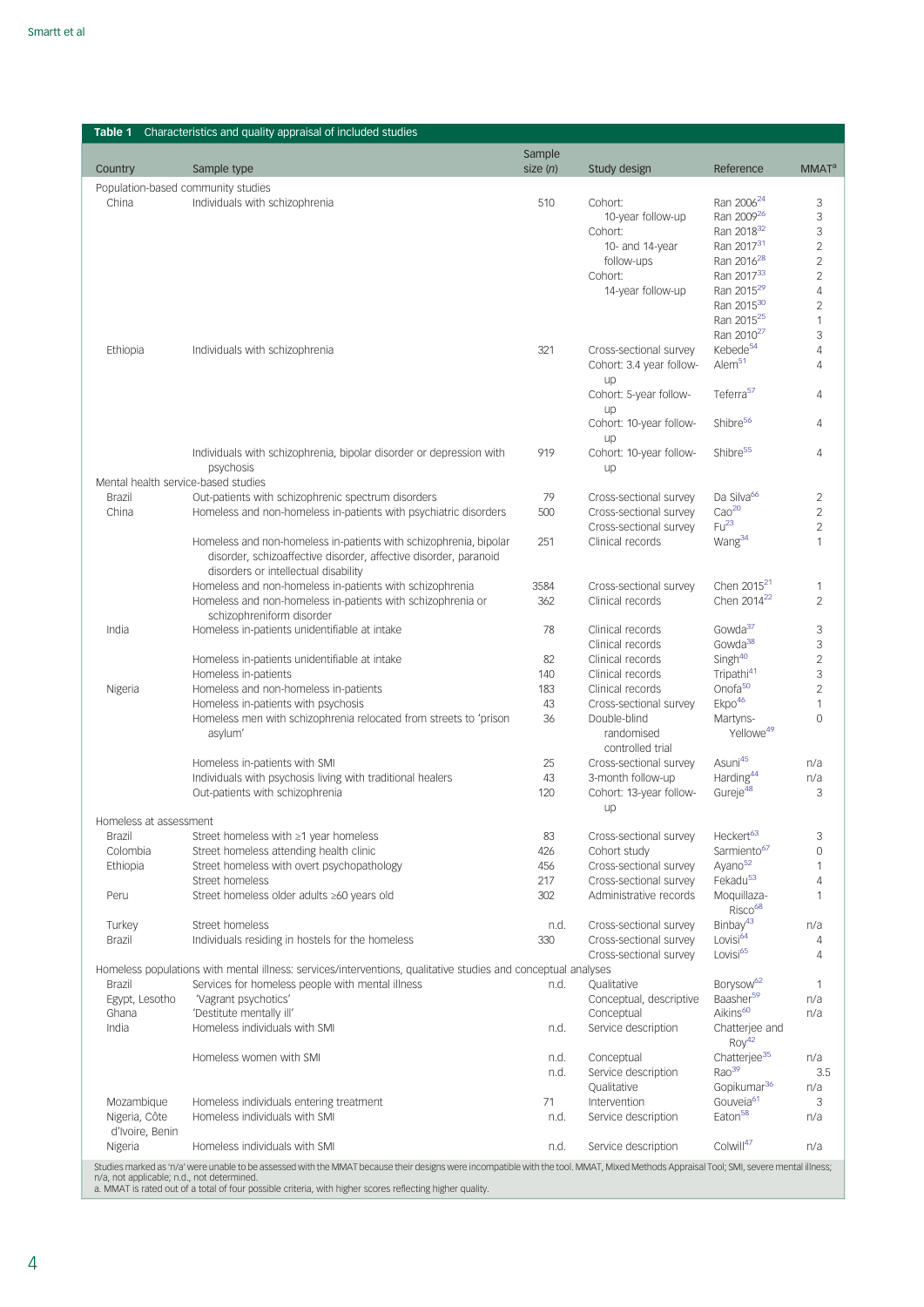| Table 2 Characteristics of programmes for adults with mental illness who are homeless in low- and middle-income countries                         |                                                |                                                                        |                                         |                                    |                                      |  |  |  |  |
|---------------------------------------------------------------------------------------------------------------------------------------------------|------------------------------------------------|------------------------------------------------------------------------|-----------------------------------------|------------------------------------|--------------------------------------|--|--|--|--|
|                                                                                                                                                   | Amaudo Itumbauzo<br>(Nigeria) <sup>43,58</sup> | <b>Association St. Camille</b><br>(Benin, Côte d'Ivoire) <sup>58</sup> | <b>Iswar Sankalpa</b><br>$(India)^{42}$ | The Banyan<br>$(India)^{35,36,39}$ | Gouveia study<br>$(Mozambique)^{61}$ |  |  |  |  |
| Residential model                                                                                                                                 |                                                |                                                                        |                                         |                                    |                                      |  |  |  |  |
| Centre-based care                                                                                                                                 | X                                              | Χ                                                                      | $X^a$                                   | X                                  | X                                    |  |  |  |  |
| Group living                                                                                                                                      | X                                              | Χ                                                                      |                                         | X                                  |                                      |  |  |  |  |
| Family reintegration                                                                                                                              | X                                              | Χ                                                                      | X                                       | X                                  | X                                    |  |  |  |  |
| Ongoing support                                                                                                                                   | X                                              | X                                                                      | X                                       | X                                  | X                                    |  |  |  |  |
| Medical/psychiatric treatment                                                                                                                     |                                                |                                                                        |                                         |                                    |                                      |  |  |  |  |
| General medical care                                                                                                                              | X                                              | Χ                                                                      | Χ                                       | Χ                                  |                                      |  |  |  |  |
| Psychiatric assessment                                                                                                                            | X                                              | Χ                                                                      | Χ                                       | X                                  | X                                    |  |  |  |  |
| Medication provision                                                                                                                              | X                                              | Χ                                                                      | X                                       | X                                  | X                                    |  |  |  |  |
| Psychological interventions <sup>b</sup>                                                                                                          | X                                              | X                                                                      |                                         | X                                  | X                                    |  |  |  |  |
| Social support interventions                                                                                                                      |                                                |                                                                        |                                         |                                    |                                      |  |  |  |  |
| Activities of daily living                                                                                                                        |                                                |                                                                        |                                         | X                                  | X                                    |  |  |  |  |
| Vocational training/support                                                                                                                       | X                                              | X                                                                      | X                                       | X                                  | X                                    |  |  |  |  |
| Recreational activities                                                                                                                           | X                                              |                                                                        |                                         | X                                  |                                      |  |  |  |  |
| Adult education                                                                                                                                   | X                                              |                                                                        |                                         |                                    |                                      |  |  |  |  |
| Other activities                                                                                                                                  |                                                |                                                                        |                                         |                                    |                                      |  |  |  |  |
| Outreach                                                                                                                                          | X                                              | X                                                                      | X                                       | Χ                                  | Χ                                    |  |  |  |  |
| Government involvement                                                                                                                            | X                                              |                                                                        |                                         | X                                  | X                                    |  |  |  |  |
| International volunteers                                                                                                                          | X                                              | X                                                                      |                                         |                                    |                                      |  |  |  |  |
| Research activities                                                                                                                               |                                                |                                                                        |                                         | X                                  | X                                    |  |  |  |  |
| a. Only in cases that could not be managed in the community.<br>b. Including individual and group psychotherapy, psychoeducation and counselling. |                                                |                                                                        |                                         |                                    |                                      |  |  |  |  |

factors associated with SMI among street and shelter homeless populations; 1 publication (1 study) studied predictors of homelessness among SMI cohorts; and 2 publications (2 studies) examined homelessness as a predictor of clinical outcomes in people with SMI. Detailed findings about physical health and disability, diagnostic profile, course of illness, treatment history and outcomes, social aspects of homelessness, family-related variables and sociodemographic characteristics are presented in Supplementary Files 3–11.

A total of 12 publications (12 studies) provided information about services, programmes, interventions and/or broader societal context surrounding the issue of co-occurring homelessness and mental illness in LMICs (these are described in Supplementary Table S1 as 'descriptive analyses').

## Programmes and interventions for individuals with mental illness who are homeless in LMICs

Table 2 lists the main components of the identified programmes and interventions.

We included studies of two religiously affiliated charities for homeless individuals with mental illness located in rural areas in three West African countries;  $47,58$  $47,58$  $47,58$  two non-governmental organisation for homeless individuals with mental illness in large cities in India;[35,36,](#page-6-0)[39,42](#page-7-0) and an intervention study from Mozambique, based out of the country's primary psychiatric hospital.<sup>[61](#page-7-0)</sup> Despite their different settings, all but one of these initiatives described delivery of centre-based care of unlimited duration for residents to recover from prolonged periods of SMI and street homelessness, with eventual family reintegration as the main treatment objective. Assessment and treatment by mental health specialists (including provision of medication), limited psychological therapies and vocational/occupational training were provided by all programmes. The only non-residential programme was a social work-based outreach service for people living on the streets in urban India.<sup>[42](#page-7-0)</sup> In this case, the programme first tried to engage and treat individuals within the communities in which they were living and moved them to other locations only where this first strategy was considered unfeasible. The Mozambique study was the only formally evaluated

intervention: 52.2% of study participants with schizophrenia were reintegrated with their families 3 months post-discharge. However, there was no control group and only individuals who were in regular contact with family members at baseline were eligible to participate, so this finding is limited by selection bias.

There were 46 publications (31 studies) that presented data collected from human research participants: of these, 27 publications (16 studies) reported having documented ethical approval for their research projects, 24 (14 studies) reported obtaining informed consent from participants and 10 (9 studies) reported taking additional ethical considerations or precautions when working with this population. The most common measure described was the provision of free medical and/or psychiatric treatment. Only three studies described precautions taken when approaching potential participants before engagement with research or treatment activities.[42](#page-7-0),[53](#page-7-0),[69](#page-7-0) The results of the ethical appraisal are presented in Supplementary File 12.

## **Discussion**

In this scoping review we identified studies that were diverse in terms of their focus, design and setting. The heterogeneity of sampled populations, quality concerns and methods used for the assessment and categorisation of both mental illness and homelessness make comparisons across studies problematic and limits the generalisability of our findings. However, the study findings converge to indicate that individuals in LMICs who have mental illness and are homeless have high burdens of both mental and physical ill health and live socially marginalised lives with extensive unmet needs for care.<sup>[53](#page-7-0)</sup> There is a lack of evidence about how best to meet these unmet needs and to guide the appropriate care of homeless people with SMI in LMICs.

Both the prevalence of SMI in homeless populations and the prevalence of homelessness in SMI cohorts are higher than would be expected by chance alone.<sup>[69](#page-7-0),[70](#page-7-0)</sup> Moreover, the prevalence of homelessness among those with SMI was likely underestimated because samples were drawn from mainly clinical, help-seeking SMI sub-populations; selection bias is similarly likely to have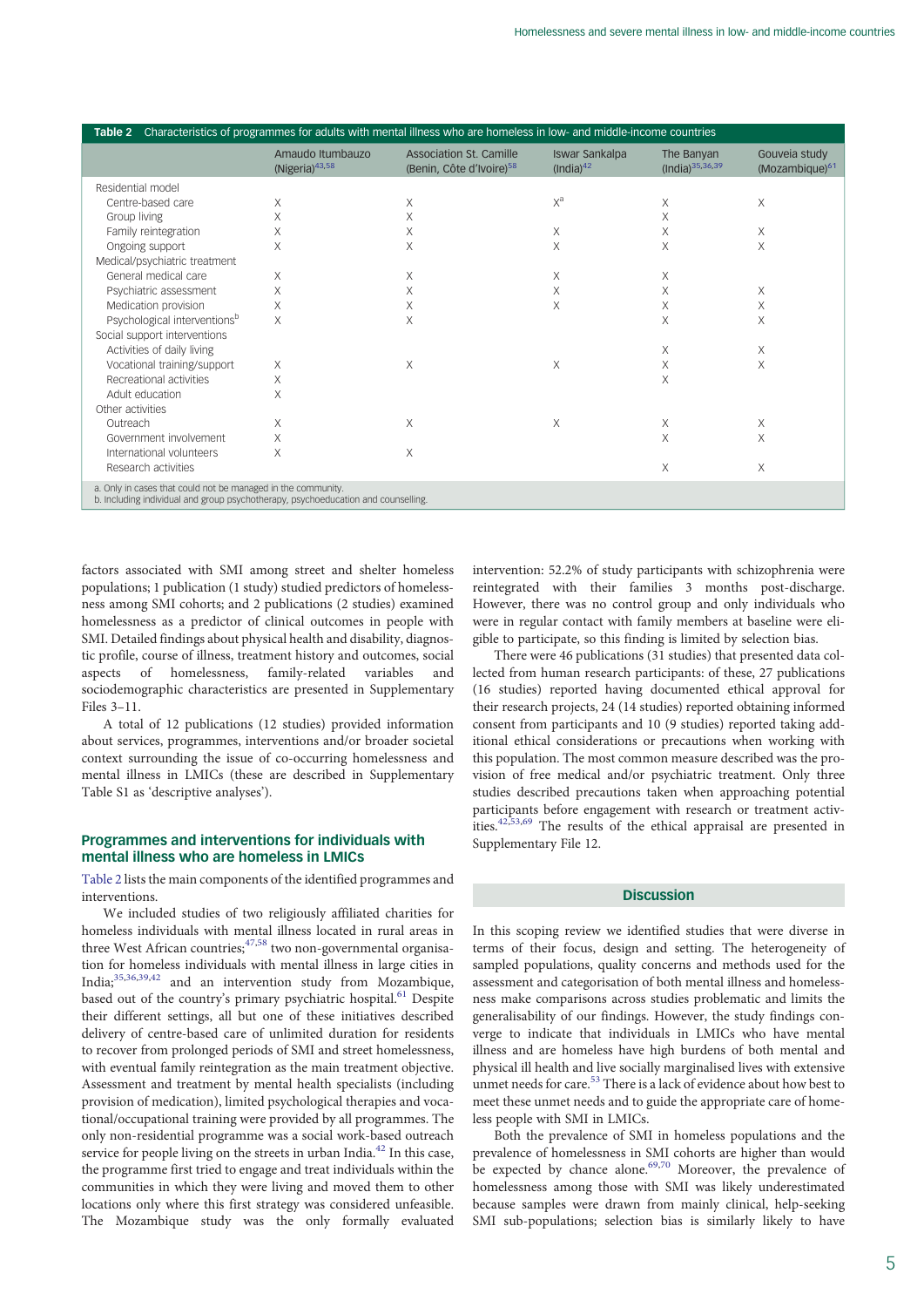affected studies of SMI in people who are homeless where samples were recruited from those engaged with services for the homeless. Despite the limitations common to the studies, there remains strong evidence for an association between homelessness and SMI.

Definitions of SMI varied from study to study. Many of the studies were limited to individuals diagnosed with schizophrenia while bipolar disorder and schizoaffective disorder were inconsistently considered. Another problematic point of divergence among the studies was their varying approaches to dual diagnosis: whereas some studies explicitly accounted for dually diagnosed individuals, others excluded those with alcohol or substance use disorders. Mislabelling individuals with dually diagnosed SMI and substance misuse may have introduced misclassification bias.

## Gaps in the evidence base

The two most notable gaps in the evidence base we identified were the lack of information regarding the complex interrelationship and direction of causality between SMI and homelessness and the absence of rigorous evaluations of interventions for people with SMI who are homeless. None of the studies in the review addressed the issue of causality adequately: directionality between the two is very difficult to disentangle, and bi-directionality is probable. Rather than having a primary focus on populations with cooccurring homelessness and mental illness, the current literature overwhelmingly examines this problem from the lens of either clinical or homeless populations, which limits our ability to draw conclusions about pathways to and factors associated with homelessness. Better understanding of the underlying mechanisms might help in the design of preventive interventions and reduce the burden of co-occurrence.

There is a pressing need for rigorous evidence on how homelessness adversely affects access to mental healthcare in people with SMI; evidence is also needed on the quality, delivery and outcomes of such care. Similarly, better evidence on how the presence of SMI affects access to and the outcomes of optimal models of social care and rehabilitation for people who are homeless is crucial. There was also little information regarding how the specific needs of this population were being identified and met in LMIC settings; the few examples of programmes or interventions described in the included publications had weak evaluation, little evidence of a wider uptake and were overwhelmingly non-governmental.

#### Ethical considerations

Preservation of the right to autonomy with respect to participation in research activities was commonly overlooked in the identified studies. In many publications containing data from human participants, there was no documentation of ethical approval or any attempt to obtain informed consent. Individuals who are homeless and have SMI may present a unique challenge in this respect, with researchers struggling with the need to determine who can give consent in a community setting. Researchers must put safeguards in place to protect research participants from abuse.

There was also little evidence of consideration of the circumstances determining when it might be appropriate to facilitate hospital admission for a homeless individual with mental illness to access treatment and the procedures that should be followed in such cases. In many LMICs, mental health legislation does not exist or, if it does, it may not be implemented effectively or consist-ently.<sup>[71](#page-7-0)</sup> Where efforts are made to address street homelessness by governmental and non-governmental services, these initiatives may be politically motivated to 'clean up the streets' as much as to put people in a 'safe place', and often only serve to move people to other settings. Where they lead to hospital admission, legal justification may be inadequately considered and no

rehabilitation services provided. Potential ethical concerns need to be addressed when researchers collaborate with such initiatives.

Models of good ethical practice were identified in this review, for example, where people who were homeless were befriended before entering rehabilitation services.<sup>[42,58](#page-7-0)</sup> This type of outreach can help to ensure that the rights of these individuals are not ignored during efforts to deliver housing and/or medical care, however well intentioned. Greater transparency and understanding is needed to inform this process in LMICs to ensure that the rights of people with SMI are upheld before admission to hospital, during treatment and after they are discharged back into the community or to other settings.

However, awareness about these complex issues is increasing and therefore appropriate resources are being developed.<sup>[72](#page-7-0)</sup> When interpreting the Convention on the Rights of Persons with Disabilities, all of those responsible for decision-making need to balance the competing values of the right to personal autonomy versus the rights to housing and to health in the context of SMI.<sup>7</sup>

#### Limitations

Funding and time limitations meant that our review was restricted to English-language publications and our search of the grey literature was not systematic or complete. An informal internet search identified several non-governmental organisations that are apparently active in providing support and care to people with mental illness who are homeless in a few LMICs, but we found no formal descriptions or evaluations of these programmes online or in published form. We did not undertake a mapping process of the locally available interventions in practice which did not make it into the literature. We were therefore likely to have missed many community-level assets. Future reviews should extensively search grey literature sources to identify interventions operating in LMICs which are not currently engaged in research/dissemination activities. We were also limited in our ability to contact and consult with experts; several authors of positively screened abstracts were contacted for further information but did not respond.

## Future directions

Programmes run by non-governmental organisations show that, even in low-resource settings, there is a commitment to support people with SMI who are homeless and that it is possible to establish comprehensive, integrated services that are driven by compassion. Rigorous evaluation of existing programmes, however, is sorely lacking. Evaluation of these programmes is needed to identify key aspects required for individuals to achieve social inclusion and sustainable recovery. There is also a need to evaluate potentially transferable models that have been found to be effective in highincome settings, such as those predominantly based around the provision of housing, welfare or livelihood activities. Programmes aimed at addressing extreme poverty or homelessness in LMICs could also be tailored to include this specific group. More information about operating costs and staffing structure of the existing models presented here would help to guide the development of feasible and acceptable responses to the unmet needs of people with SMI who are homeless in LMICs.

Promising initial results from the family reintegration study in Mozambique demonstrate that the psychiatric hospital setting is another potential site for intervention. It may require substantial political and institutional will to admit and treat individuals who are homeless in resource-constrained settings where psychiatric hospital beds are scarce; however, using pre-existing resources offered by such settings is likely to be cost effective. Reforms of healthcare services and systems currently underway in the field of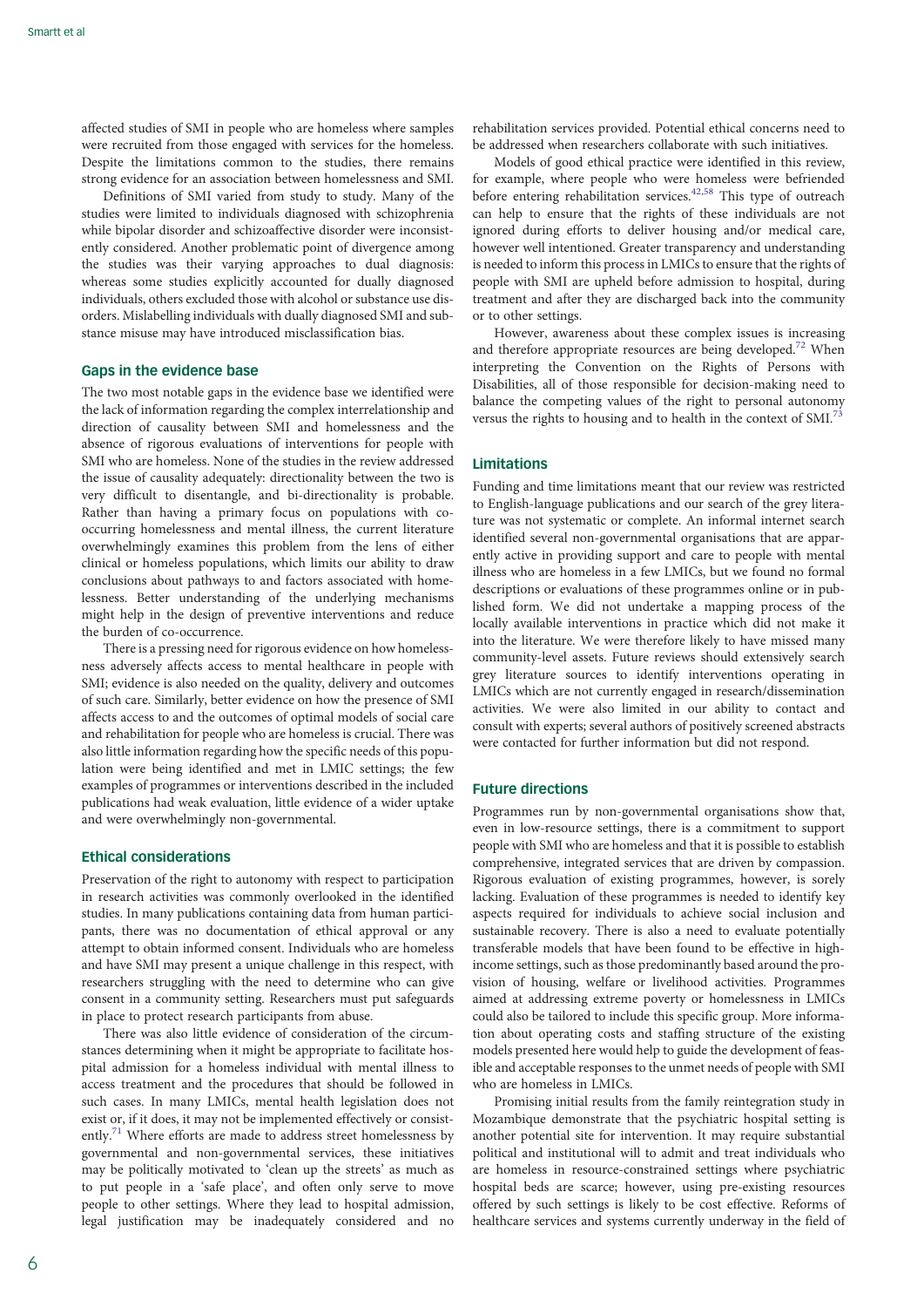<span id="page-6-0"></span>global mental health should consider this population and include special provisions.

More prospective studies following individuals with SMI who are homeless in LMICs are urgently needed to assess the factors that influence return to stable housing, favourable treatment outcomes and recovery from mental illness. It is not easy to recruit and follow-up such populations, but such research must be undertaken if we are to truly understand the unique experiences of people who are homeless and have mental illness and identify appropriate and effective points of intervention. Respect for human rights – including the rights to housing, health and personal autonomy – should be paramount when conducting research with this population.

Caroline Smartt, PhD Student, Centre for Global Mental Health, Health Service and Population Research Department, Institute of Psychiatry, Psychology and Neuroscience, King's College London, UK; Martin Prince, MD, PhD, Professor of Epidemiological Psychiatry and Assistant Principal for Global Health, Centre for Global Mental Health, Health Service and Population Research Department, Institute of Psychiatry, Psychology and Neuroscience, King's College London, UK; **Souci Frissa**, MD, PhD, NIHR ASSET Programme Coordinator, Centre for Global Mental Health, Health Service and Population Research Department, Institute of Psychiatry, Psychology and Neuroscience, King's College London, UK; Julian Eaton, MD, PhD, Co-Director, Centre for Global Mental Health, London School of Hygiene and Tropical Medicine; and CBM International, London, UK; Abebaw Fekadu, MD, PhD, Associate Professor, Department of Psychiatry, School of Medicine, College of Health Sciences, Addis Ababa University; Centre for Innovative Drug Development and Therapeutic Trials for Africa (CDT-Africa), College of Health Sciences, Addis Ababa University, Ethiopia; and Professor of Global Mental Health, Global Health and Infection Department, Brighton and Sussex Medical School, UK; **Charlotte Hanlon D**, MD, PhD, Reader in Global Mental Health, Centre for Global Mental Health, Health Service and Population Research Department, Institute of Psychiatry, Psychology and Neuroscience, King's College London, UK; Adjunct Associate Professor, Department of Psychiatry, School of Medicine, College of Health Sciences, Addis Ababa University; and Centre for Innovative Drug Development and Therapeutic Trials for Africa (CDT-Africa), College of Health Sciences, Addis Ababa University, Ethiopia

Correspondence: Caroline Smartt, Centre for Global Mental Health, Health Service and Population Research Department, Institute of Psychiatry, Psychology and Neuroscience, King's College London, 8 De Crespigny Park, London SE5 8AF, UK. Email: [carolinesmartt@gmail.com](mailto:carolinesmartt@gmail.com)

First received 20 Dec 2018, final revision 16 Apr 2019, accepted 17 Apr 2019

#### Supplementary material

Supplementary material is available online at <https://doi.org/10.1192/bjo.2019.32>.

#### References

- 1 Fazel S, Geddes JR, Kushel M. The health of homeless people in high-income countries: descriptive epidemiology, health consequences, and clinical and policy recommendations. Lancet 2014; 384: 1529–40.
- 2 Fazel S, Khosla V, Doll H, Geddes J. The prevalence of mental disorders among the homeless in western countries: systematic review and meta-regression analysis. PLoS Med 2008; 5: e225.
- 3 Bhugra D. Homelessness and Mental Health. Cambridge University Press, 2007.
- 4 Hwang SW, Burns T. Health interventions for people who are homeless. Lancet 2014; 384: 1541–7.
- 5 Folsom DP, Hawthorne W, Lindamer L, Gilmer T, Bailey A, Golshan S, et al. Prevalence and risk factors for homelessness and utilization of mental health services among 10,340 patients with serious mental illness in a large public mental health system. Am J Psychiatry 2005; 162: 370–6.
- 6 Woan J, Lin J, Auerswald C. The health status of street children and youth in low- and middle-income countries: a systematic review of the literature. J Adolesc Health 2013; 53: 314–21.
- 7 Geddes JR, Fazel S. Extreme health inequalities: mortality in homeless people. Lancet 2011; 377: 2156–7.
- 8 Sullivan G, Burnam A, Koegel P. Pathways to homelessness among the mentally ill. Soc Psychiatry Psychiatr Epidemiol 2000; 35: 444-50.
- 9 Lovisi GM, Ferri CP, Amado KCO, Prince M. Pathways to homelessness among older people in Rio de Janeiro, Brazil. Bull World Health Organ 2007; 85: 888-9.
- 10 Bresnahan M, Collins PY, Susser E. Mental illness in an adult sample admitted to public hostels in the Rio de Janeiro metropolitan area, Brazil. Soc Psychiatry Psychiatr Epidemiol 2003; 38: 499–501.
- 11 Lora A, Kohn R, Levav I, McBain R, Morris J, Saxena S. Service availability and utilization and treatment gap for schizophrenic disorders: a survey in 50 lowand middle-income countries. Bull World Health Organ 2012; 9: 47–54B.
- 12 Pearson CL. The Applicability of Housing First Models to Homeless Persons With Serious Mental Illness. United States Department of Housing and Urban Development, Office of Policy Development and Research, 2007.
- 13 Peters MD, Godfrey CM, Khalil H, McInerney P, Parker D, Soares CB. Guidance for conducting systematic scoping reviews. Int J Evid Based Healthc 2015; 13: 141–6.
- 14 Arksey H, O'Malley L. Scoping studies: towards a methodological framework. Int J Soc Res Methodol 2005; 8: 19–32.
- 15 Peters M, Godfrey C, McInerney P, Soares C, Khalil H, Parker D. The Joanna Briggs Institute Reviewers' manual 2015: Methodology for JBI Scoping Reviews. The Joanna Briggs Institute, 2015.
- 16 World Health Organization. The ICD-10 Classification of Mental and Behavioural Disorders: Clinical Descriptions and Diagnostic Guidelines. World Health Organization, 1992.
- 17 American Psychiatric Association. Diagnostic and Statistical Manual of Mental Disorders (5th edn). American Psychiatric Publishing, 2013.
- 18 Goldberg D, Huxley P. Common Mental Disorders: A Bio-Social Model. Tavistock/Routledge, 1992.
- 19 Pluye P, Robert E, Cargo M, Bartlett G, O'Cathain A, Griffiths F, et al. Mixed Methods Appraisal Tool (MMAT) Version 2011. McGill University, Department of Family Medicine, 2011.
- 20 Cao X-L, Fu Y-N, Jia F-J, Chiu HF, Ungvari GS, Ng CH, et al. Comparison of quality of life in homeless and non-homeless Chinese patients with psychiatric disorders. Psychiatry Res 2017; 249: 115–9.
- 21 Chen J, Chen J, Li S, Liu J, Ouyang G, Luo W, et al. Comparisons of family environment between homeless and non-homeless individuals with schizophrenia in Xiangtan, Hunan. Shanghai Arch Psychiatry 2015; 27: 175–82.
- 22 Chen Q, Wan M, Ban C, Gao Y. Retrospective assessment of the prevalence of cardiovascular risk factors among homeless individuals with schizophrenia in Shanghai. Shanghai Arch Psychiatry 2014; 26: 149–56.
- 23 Fu Y-N, Cao X-L, Hou C-L, Ng CH, Ungvari GS, Chiu HF, et al. Comparison of insight and clinical variables in homeless and non-homeless psychiatric inpatients in China. Psychiatry Res 2017; 255: 13–6.
- 24 Ran M, Chan C, Chen E, Xiang M, Caine E, Conwell Y. Homelessness among patients with schizophrenia in rural China: a 10-year cohort study. Acta Psychiatr Scand 2006; 114: 118–23.
- 25 Ran M-S, Chan C-W, Ng S-M, Guo L-T, Xiang M-Z. The effectiveness of psychoeducational family intervention for patients with schizophrenia in a 14-year follow-up study in a Chinese rural area. Psychol Med 2015; 45: 2197–204.
- 26 Ran M-S, Chan CL-W, Chen EY-H, Mao W-J, Hu S-H, Tang C-P, et al. Differences in mortality and suicidal behaviour between treated and never-treated people with schizophrenia in rural China. Br J Psychiatry 2009; 195: 126-31.
- 27 Ran M-S, Chen P-Y, Liao Z-G, Chan CL-W, Chen FY-H, Tang C-P, et al. Criminal behavior among persons with schizophrenia in rural China. Schizophr Res 2010; 122: 213–8.
- 28 Ran M-S, Chui CH, Wong IY-L, Mao W-J, Lin F-R, Liu B, et al. Family caregivers and outcome of people with schizophrenia in rural China: 14-year follow-up study. Soc Psychiatry Psychiatr Epidemiol 2016; 51: 513–20.
- 29 Ran M-S, Mao W-J, Chan CL-W, Chen EY-H, Conwell Y. Gender differences in outcomes in people with schizophrenia in rural China: 14-year follow-up study. Br J Psychiatry 2015; 206: 283–8.
- 30 Ran M-S, Weng X, Chan CL-W, Chen EY-H, Tang C-P, Lin F-R, et al. Different outcomes of never-treated and treated patients with schizophrenia: 14-year follow-up study in rural China. Br J Psychiatry 2015; 207: 495–500.
- 31 Ran M-S, Wong Y-LI, Yang S-Y, Ho PS, Mao W-J, Li J, et al. Marriage and outcomes of people with schizophrenia in rural China: 14-year follow-up study. Schizophr Res 2017; 182: 49–54.
- 32 Ran M-S, Xiao Y, Zhao X, Zhang T-M, Yu Y-H, Mao W-J, et al. Family history of psychosis and outcome of people with schizophrenia in rural China: 14-year follow-up study. Asian J Psychiatry 2018; 32: 14–9.
- 33 Ran M-S, Yang LH, Liu Y-J, Huang D, Mao W-J, Lin F-R, et al. The family economic status and outcome of people with schizophrenia in Xinjin, Chengdu, China: 14-year follow-up study. Int J Soc Psychiatry 2017; 63: 203–11.
- 34 Wang L, Zhang Z, Yan Q, Lu J, Gao B, Zhao Y, et al. Diagnostic dilemma of pulmonary tuberculosis among adults with severe mental illness in Beijing, China. BMC Infect Dis 2017; 17: 83.
- 35 Chatterjee R, Hashim U. Rehabilitation of mentally ill women. Indian J Psychiatry 2015; 57: S345.
- 36 Gopikumar V, Easwaran K, Ravi M, Jude N, Bunders J. Mimicking family like attributes to enable a state of personal recovery for persons with mental illness in institutional care settings. Int J Ment Health Systems 2015; 9: 30.